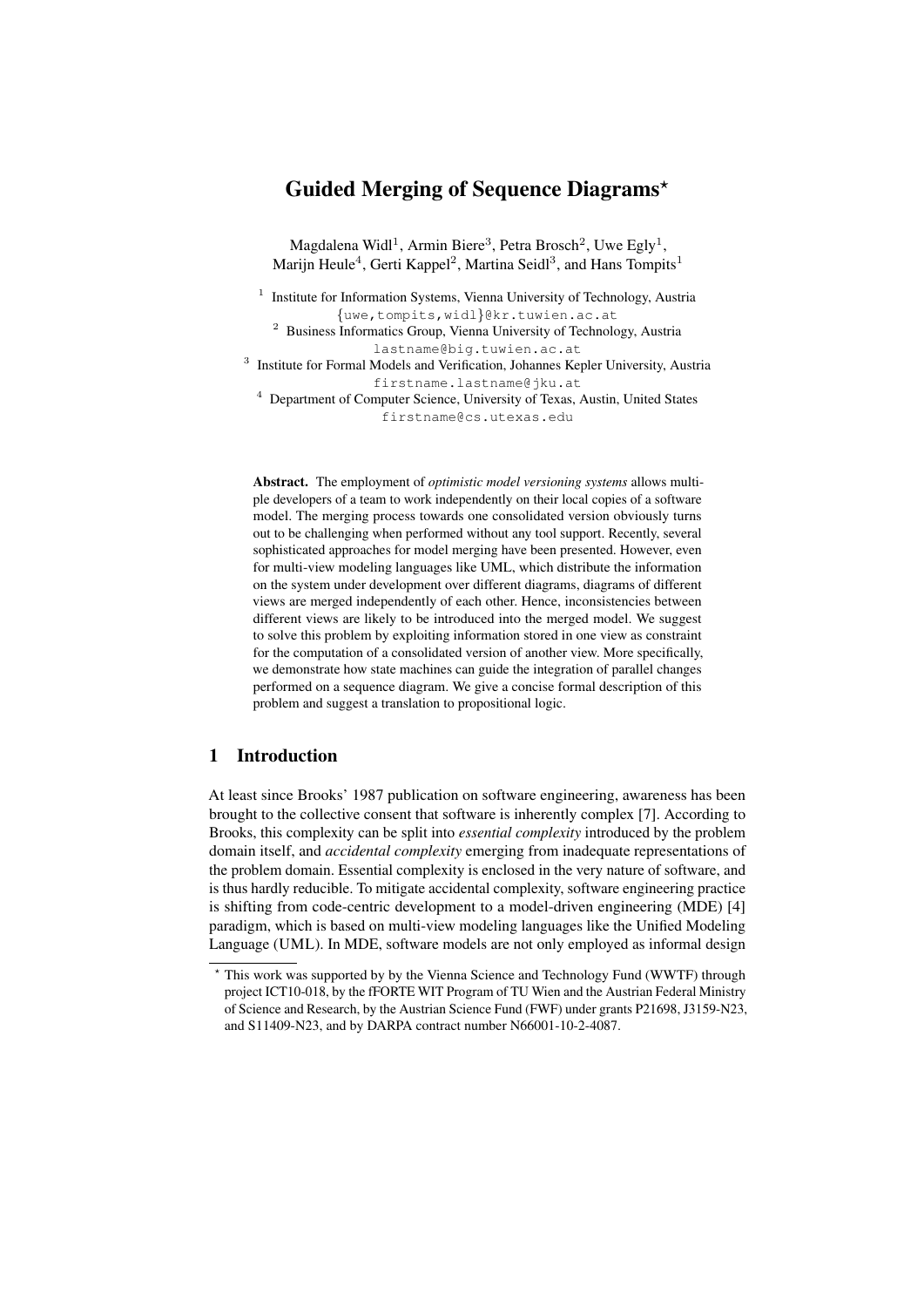sketches, but serve as full development artifacts used for automatic code generation. UML introduces different views on the system under development in order to make the complexity of large systems manageable. These views are represented as different diagrams, each highlighting a certain aspect of the system, while abstracting from others. For example, the internal behavior of objects is shown in state machines whereas interactions between objects are specified by sequence diagrams.

However, not only the sofware itself, but also the process of building software is inherently complex. Already 40 years ago [19], software engineering was defined as the multi-person construction of multi-version software. The combination of multiple persons and multiple versions of software is thus, in addition to the complexity of the software itself, another important source of complexity. Consequently, tools supporting team work and change management emerged [12], in particular, *version control systems* (VCS). Two different versioning paradigms are distinguished. On the one hand, *pessimistic versioning systems* grant exclusive access to a resource by locking this resource for all but one developer, with the consequence that no conflicts are possible, but also all but developer are interrupted in their work. On the other hand, *optimistic versioning systems* manage parallel modifications of a software artifact by comparing and merging independently evolved versions with a common ancestor. In the rest of this paper, we consider optimistic versioning. Initially, VCS were applied only to textual artifacts such as source code, but with the increasing importance of software models in the software engineering process, the need to version control also the modeling artifacts became evident. However, due to the graph-based nature of models, existing VCS, which have been successfully employed for source code, are only of limited value for model versioning. Thus, dedicated model versioning systems based on different algorithms, are necessary. Several approaches have been presented recently [9], for both single-view and for multi-view modeling languages like UML. As far as version control for multi-view models is concerned, however, current approaches merge each diagram individually and ignore valuable information spread across different diagrams. By ignoring this information, false conflicts can be reported or unsatisfactory merge results returned, e.g., inconsistencies between different views of the software model are introduced.

In this paper, we suggest to consider constraints imposed by information distributed over some diagrams when merging others. In particular, we show how two versions of a sequence diagram can be consistently merged by taking the behavior expressed by state machines into account. Since the merged version is not unique in general, the goal is to precalculate a set of consistent merges to support the modeler to integrate the modifications. Given a multi-view modeling language with several concepts as found in UML, we give a formal specification of the merging problem, which allows for a direct encoding of the merging problem to a formalism for which tool support is available. We chose propositional logic as host language to represent the merging problem of sequence diagrams in terms of a satisfiability problem (SAT), because the required constraints are directly transferable to SAT and powerful tools, so-called SAT solvers, are available.

This paper is structured as follows. In Section 2, we discuss an example illustrating the problems occurring during the merge of sequence diagrams. We review related work in Section 3. In Section 4, we give an overview of the modeling language concepts considered in this paper in terms of a graphical metamodel, which we then transform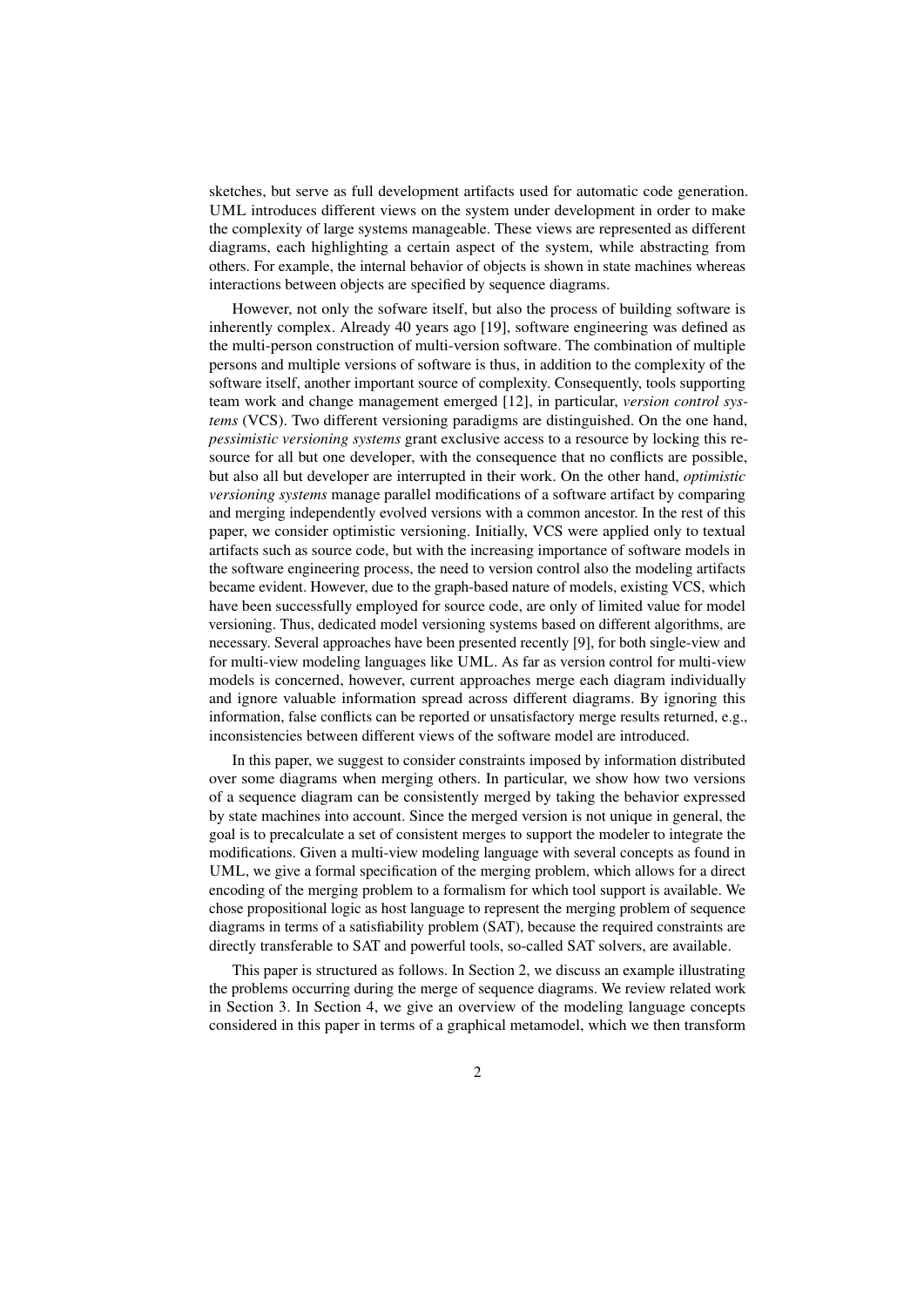

Fig. 1: State machines of an email client and an email server.

to a formal representation. On this basis, we give a concise definition of the sequence diagram merging problem in Section 5. The translation of this problem to the satisfiability problem of propositional logic is explained in Section 6. We present our implementation and a first evaluation in Section 7. Finally, we conclude with an outlook to future work.

# 2 A Motivating Example

The following example on an email protocol is to motivate the approach developed in this paper. Fig. 1 shows state machines of an email-client and an email-server, respectively, implementing a simplified variant of the *Simple Mail Transfer Protocol* (SMTP). For the sake of readability, only basic sending functionality is realized and no error handling is included. The initial state of each state machine is indicated by an incoming arrow from a black circle. States are connected to each other by transitions. Each transition carries a label that consists of two parts, separated by a "/". The string on the left indicates a *trigger*, whose receipt in the source state of the transition causes the state machine to change its state to the target state of the transition. The string on the right of each transition indicates a set of *effects*, which are symbols that are sent when the transition is executed and which may again trigger state transitions in the same or other state machines. For example, the state machine Client starts in state Idle and waits until it receives uCon, which causes its transition to state conPend. During the execution of the transition, it sends the trigger sCon, which is received by the state machine Server, and causes its transition from state waiting to accepting. During the execution of this transition, Server triggers ok, which is again received by Client, triggering the transition to state connected, and so on.

A valid model might only partially specify the system under consideration. For example, the first transition on Client is triggered by a user, for which no state machine is defined. In this case, an unconstrained state machine is assumed. Such a state machine contains only one state from which any symbol is received and sent.

Communication scenarios between users, clients, and servers are modeled by *sequence diagrams* showing sequences of exchanged messages. Sequence diagrams describe interactions where the interaction partners, the *lifelines*, are instances of state machines. Fig. 2 shows the three sequence diagrams  $SD^o$ ,  $SD^{\alpha}$ , and  $SD^{\beta}$ . The lifelines are represented by the rectangles labeled with u:User, c:Client, and s:Server and vertical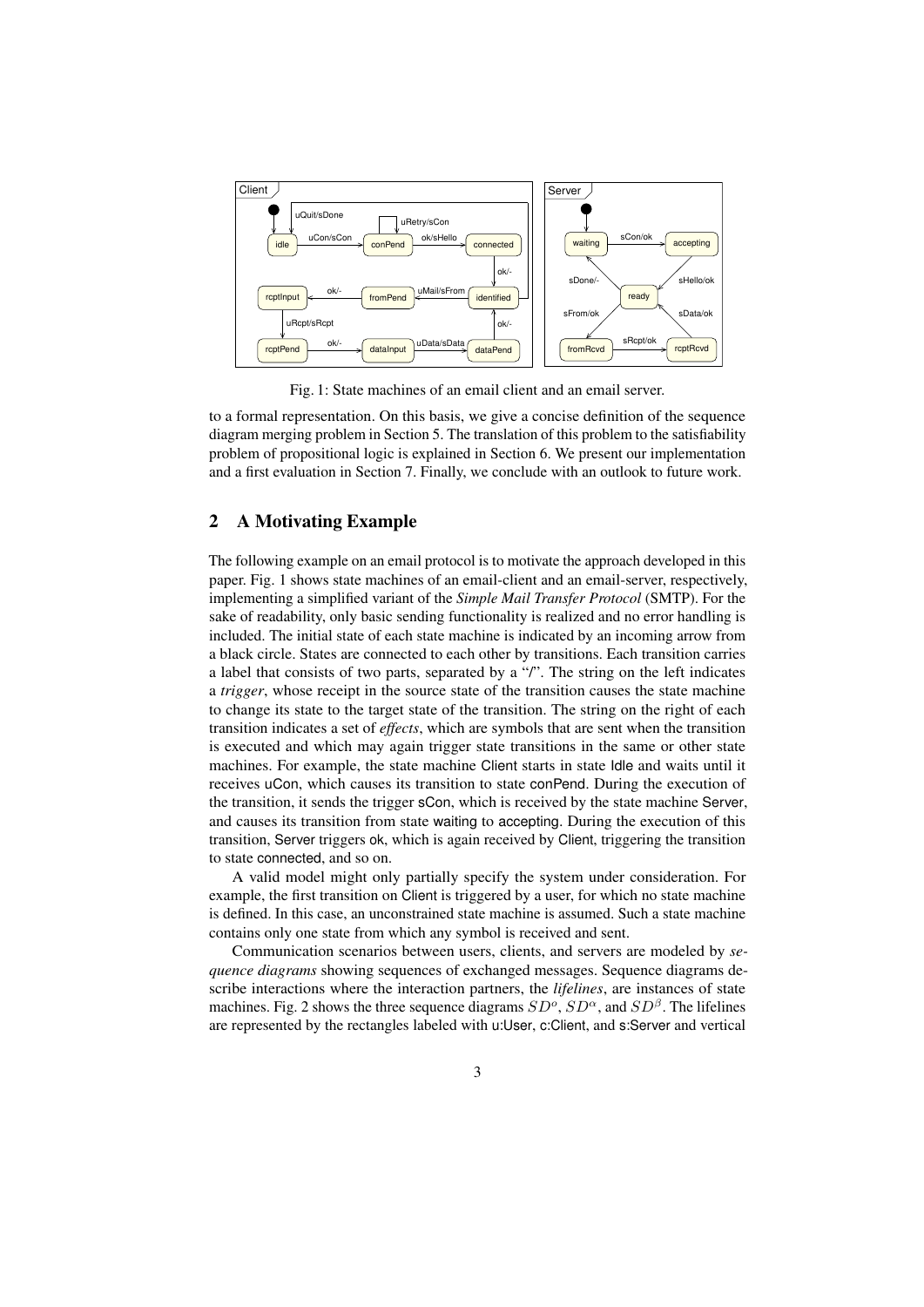dashed lines. Each label contains the name of the lifeline on the left of the colon (e.g., c) and the name of the state machine instantiated by the lifeline on the right of the colon (e.g., Client A message is represented as arrow connecting two lifelines and contains a symbol which can be found as effect on some transition of the state machine of the sender as trigger on some transition of the state machine of the receiver. A sequence diagram is consistent with the state machines that are instantiated by its lifelines, if for each lifeline the sequence of received messages is a path in the state machine. For example, for the uppermost diagram in Fig. 2,  $SD<sup>o</sup>$ , the sequence of received messages for lifeline c:Client causes triggers  $uCon \rightarrow ok \rightarrow ok$ . This sequence is also found as a path in the corresponding state machine, namely connecting states idle  $\rightarrow$  conPend  $\rightarrow$  connected  $\rightarrow$  identified. A similar argument holds for s:Server. Since for u:User we assume an unconstrained state machine, no restriction is imposed on the messages, and the order of the messages received by u:User. So this lifeline is also consistent.

Consider the following evolution scenario. Starting from the sequence diagram  $SD^{\circ}$ of Fig. 2, which shows the authentication process of an email protocol, two modelers, Alice and Bob, independently perform some modifications. Alice extends the scenario with a logout message resulting in the revised sequence diagram  $SD^{\alpha}$ , while Bob adds the communication necessary to send an email, manifesting in revision  $SD^{\beta}$ . Trying to merge the modifications of both modelers without any additional information, it is not automatically decidable in which order the added messages from both revisions should be arranged. Hence, we have a *merge conflict*.

It thus has to be decided manually how the changes are integrated. Several syntactically correct merges of the sequence diagram are possible, namely all possible permutations of the two concatenated sequences that preserve the relative order of the messages. However, many of these options turn out to be inconsistent with the state machines. When taking the state machines into account, then only one merged version is possible: Alice's modifications have to be appended after Bob's changes, because otherwise the sequence diagram would model a scenario which is not allowed by the state machines.

### 3 Related Work

The requirements of model versioning systems strongly diverge from the requirements of traditional versioning systems for text-based artifacts like source code [1–3]. In consequence, several approaches to conflict detection algorithms and model merging strategies have been presented over the last few years (cf. [9] for a detailed survey). These approaches are either realized on the generic metamodeling level resulting in language independent solutions, or use language specific information in order to yield better support for a specific modeling language. Our approach falls into the latter category. However, we are not aware of any approach dealing with the merge problem of sequence diagrams where the sequence diagrams have to be kept consistent with the state machine view. Westfechtel [26] discusses the merge of ordered features in EMF models by aggregating elements into linearly ordered clusters. The order within a cluster is determined either randomly or by a user. Since the merge is performed on the metamodel level to keep the approach generic, the information available within the model cannot be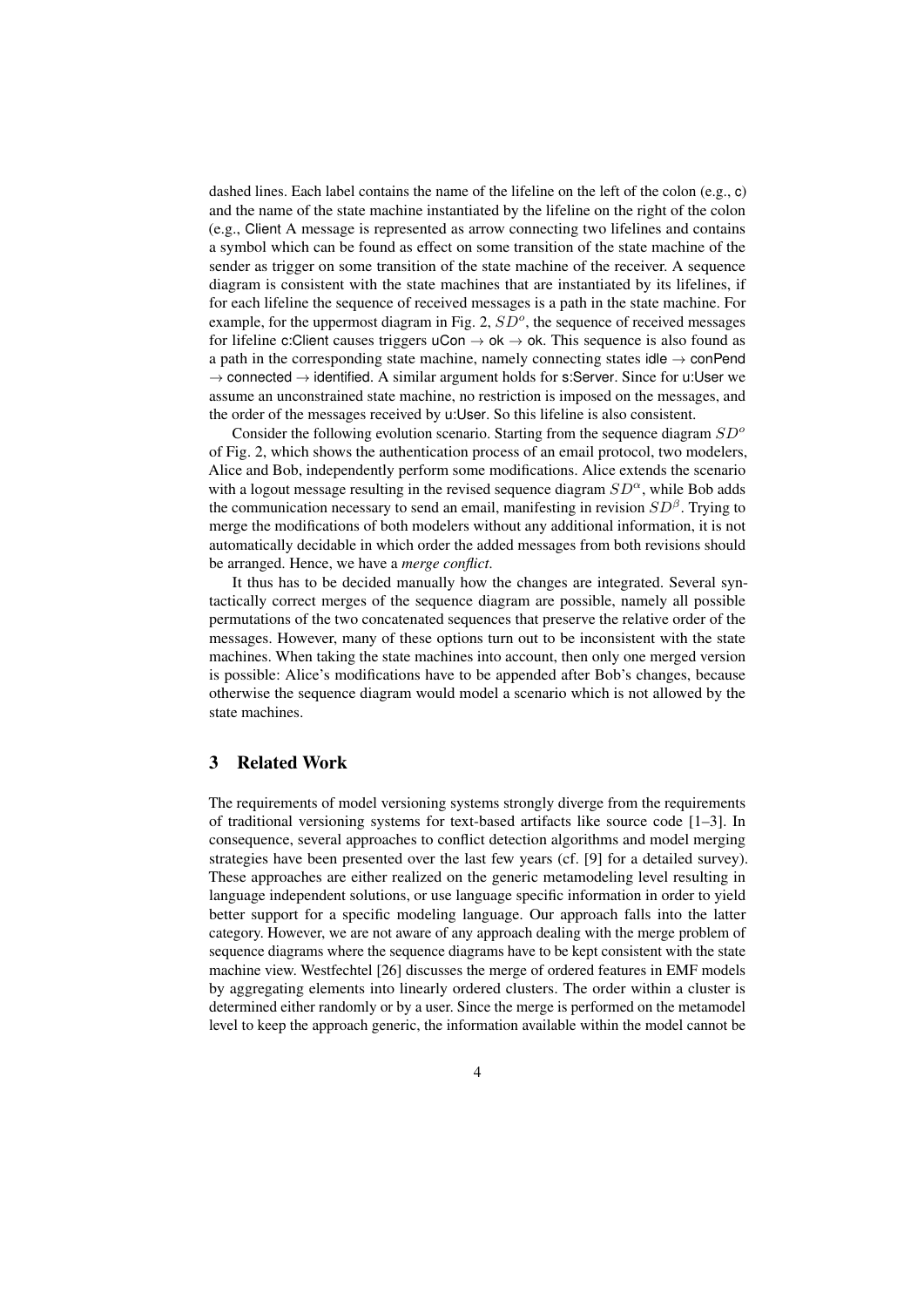

Fig. 2: Evolution of a sequence diagram.

used for merging. Gerth et al. [16] provide dedicated merge support for business process models ensuring a consistent outcome. They formalize process models as process terms and utilize a term rewriting system to detect and interactively resolve merge conflicts. However, there is no support to calculate all valid merge solutions. Cichetti et al. [11] propose to define conflict patterns which might be tailored towards the application on sequence diagrams. Such a conflict pattern might be equiped with a reconciliation strategy for resolving the conflict. In [17] an approach for merging two state machines is presented. This approach exploits syntactical as well as semantical information provided by the models in order to compare variants and perform consistency checks.

Outside the research of model versioning several approaches have been presented to verify the conformance between different views of a model and to eliminate inconsistencies. Diskin et al. [13] present a framework based on category theory for consistency checking of views. Therefore, they first integrate the relevant parts of the metamodels into one global metamodel such that all instance models become instance models thereof. These instance models may then be checked for inconsistencies. Van Der Straeten et al. [24] use the SAT-based constraint solver Kodkod to detect and resolve inconsistencies between class and sequence diagrams. Egyed [14] proposes to identify inconsistencies in an incremental manner. Sabetzadeh et al. [21] present an approach to check consistency between a set of different, but overlapping models. Therefore, they merge this set of models to one model. Tsiolakis [23] suggests to collect constraints distributed over views like the class diagram or state machines and integrate them in the sequence diagram in terms of state invariants yielding pre- and postconditions for individual messages.

In the context of model versioning, these approaches may be used to check if the merged version introduces inconsistencies, i.e., to perform quality control on the merge result. In [8], we proposed to use model checking to validate the merged version of an evolving sequence diagram. No support for the merging process itself is provided.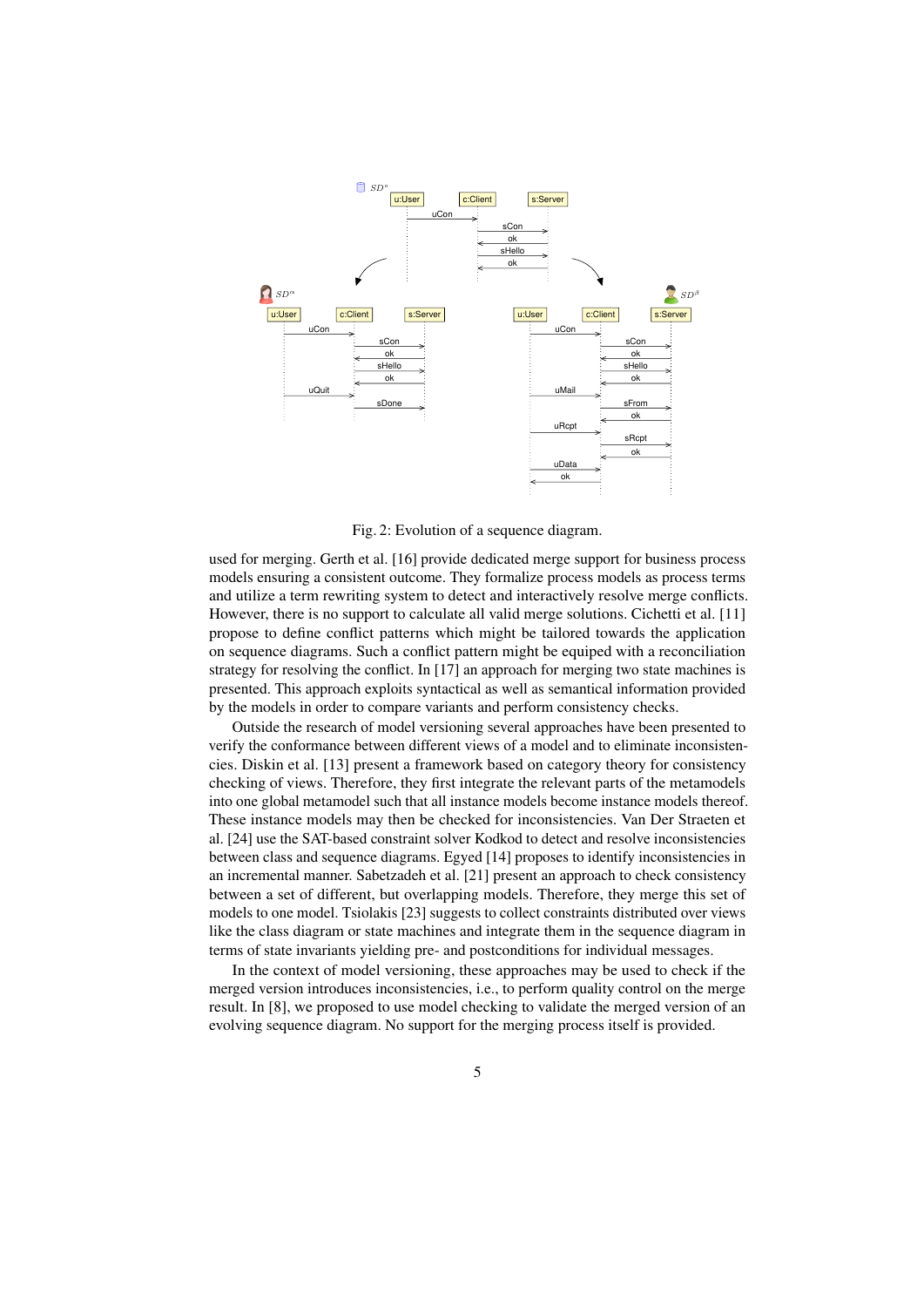

Fig. 3: Metamodel of the *tMVML*.

# 4 The Modeling Language *tMVML*

In order to give a concise definition of the sequence diagram merging problem, an explicit statement on the modeling language concepts is essential. Therefore, we define the modeling language *tMVML*, the *Tiny Multi-View Modeling Language* in terms of a metamodel. The concepts and terminology of *tMVML* are inspired by the Unified Modeling Language (UML) of the OMG [18]. The compactness of the metamodel allows not only a focused presentation of our approach, but also a direct technical realization discussed in Section 7. Concepts to describe the static structure of a system as found in a class diagram and specification facilities for behavior as offered by the activity diagram are not relevant for this work and are omitted. However, interfaces to other views and advanced concepts of state machines and sequence diagrams not discussed in this paper are planned for later versions of *tMVML*.

In this section, we first define the language concepts handled by our approach in terms of a metamodel. With the same motivation for the works on the formalization of UML [15], we then present a formalization of the concepts of *tMVML* suitable for our purposes. This formalization enables us to precisely define the sequence diagram merging problem in the context of model versioning.

#### 4.1 The *tMVML* Metamodel

The implementation of the tMVML metamodel is available at our project website<sup>5</sup>. We consider the excerpt relevant for this work, depicted in Fig. 3. The metamodel contains a root class Model which contains two classes representing views, namely SequenceDiagramView and StateMachineView, and the class ActionSymbol. Instances of ActionSymbol realize the communication between different state machines and are used to describe possible communication sequences in sequence diagrams. For better readability we typeset instances of metaclasses in standard lowercase font using the same

<sup>5</sup> http://www.modelevolution.org/prototypes/sdmerge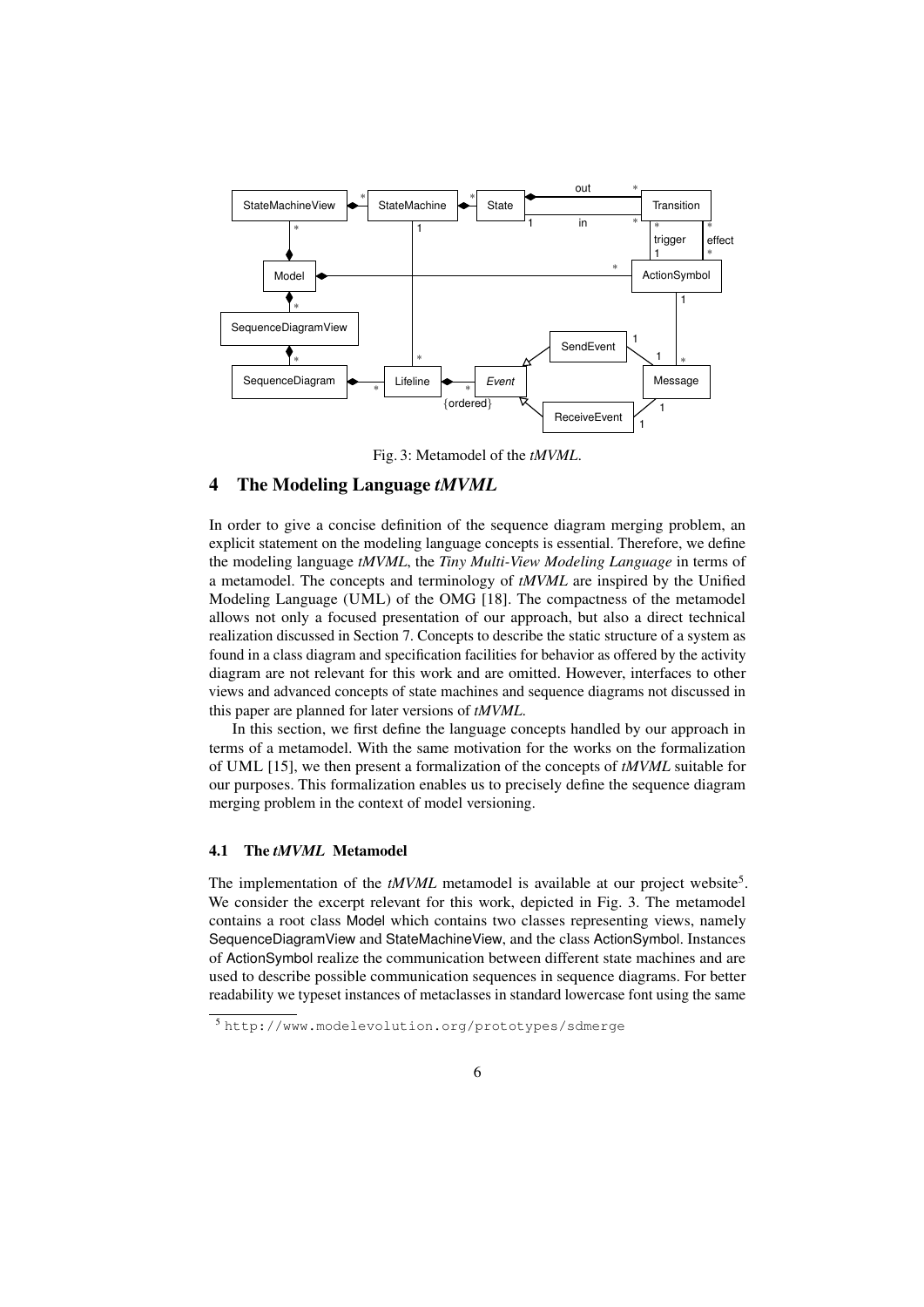name as the metaclass, e.g., in order to to refer to an instance of the metaclass State we simply write "state".

A state machine describes the internal behavior of a lifeline. It consists of a set of states, a transition relation between states, and a set of action symbols. Each transition contains one action symbol. The receipt of such a symbol triggers the transition, and a set of action symbols that are sent when the transition is executed. The sent symbols may trigger transitions in other state machines.

Our definition of a sequence diagram is inspired by the UML sequence diagram [18]. It consists of a set of lifelines which communicate with each other via messages. Each message contains a send and a receive event assigned to a lifeline. Events are totally ordered with respect to their lifeline. The order of events imposes an order on the messages attached to them. Each message is assigned an action symbol. In the state machine modeling the behaviour of the lifeline which receives a certain message, this action symbol triggers all transitions which carry the same action symbol as trigger. In the following, we formalize the metamodel of *tMVML* which is required for a concise specification of the sequence diagram merging problem. In this context, we give concrete examples on the usage of the different language elements.

#### 4.2 Formalization of the *tMVML* Metamodel

Let  $\mathcal{L}_\mathcal{A}$  be the language describing *tMVML* models defined over the alphabet  $\mathcal{A} =$  $(A_S, A_A, A_L, A_M, A_E)$  where  $A_S$  denotes a set of states,  $A_A$  denotes a set of action symbols,  $A_L$  denotes a set of lifelines,  $A_M$  denotes a set of messages, and  $A_E$  denotes a set of events. Out of the three root elements of  $tMVML$ , ActionSymbol is an element of  $A_A$ and the elements composing the classes StateMachineView and SequenceDiagramView, sets of state machines respectively sequence diagrams, along with their components and associations, are defined in the following. Besides the language concepts and their interplay, we introduce and define important properties of a sequence diagram, namely *well-formedness*, *time consistency*, *lifeline conformance*, and *correctness*, required to formulated the sequence diagram merging problem.

By  $\mathcal{P}(X)$  we refer to the power set of a set X and for any tuple  $Y = (y_1, \ldots, y_n)$ , by  $\pi_i(Y) = y_i$  with  $1 \leq i \leq n$ , we refer to the projection to the *i*-th element. We continue to typeset instances of metaclasses in standard lowercase font.

Definition 1 (State machine). *Given the alphabet* A*, a state machine is a quadruple*  $(S, A^{tr}, A^{ef\!f}, T)$ *, where* 

- $− S ⊆ A<sub>S</sub>$  *is a set of states,*
- $A<sup>tr</sup>, A<sup>eff</sup> \subseteq A<sub>A</sub>$  are sets of action symbols, and
- $-$  T ⊆ (S  $\times$  A<sup>tr</sup>  $\times$  P(A<sup>eff</sup>)  $\times$  S) is a relation representing the transitions between *states.*

A state machine consists of a set of states, two alphabets, and transitions between states. For a transition  $t \in T$  with  $t = (s, a, A, s')$ , s is the source state of the transition,  $s'$  the target state,  $a$  an action symbol that, when received, triggers the execution of the transition, and  $A$  a set of action symbols that are sent to other state machines when the transition is executed. The state machine Server of Fig. 1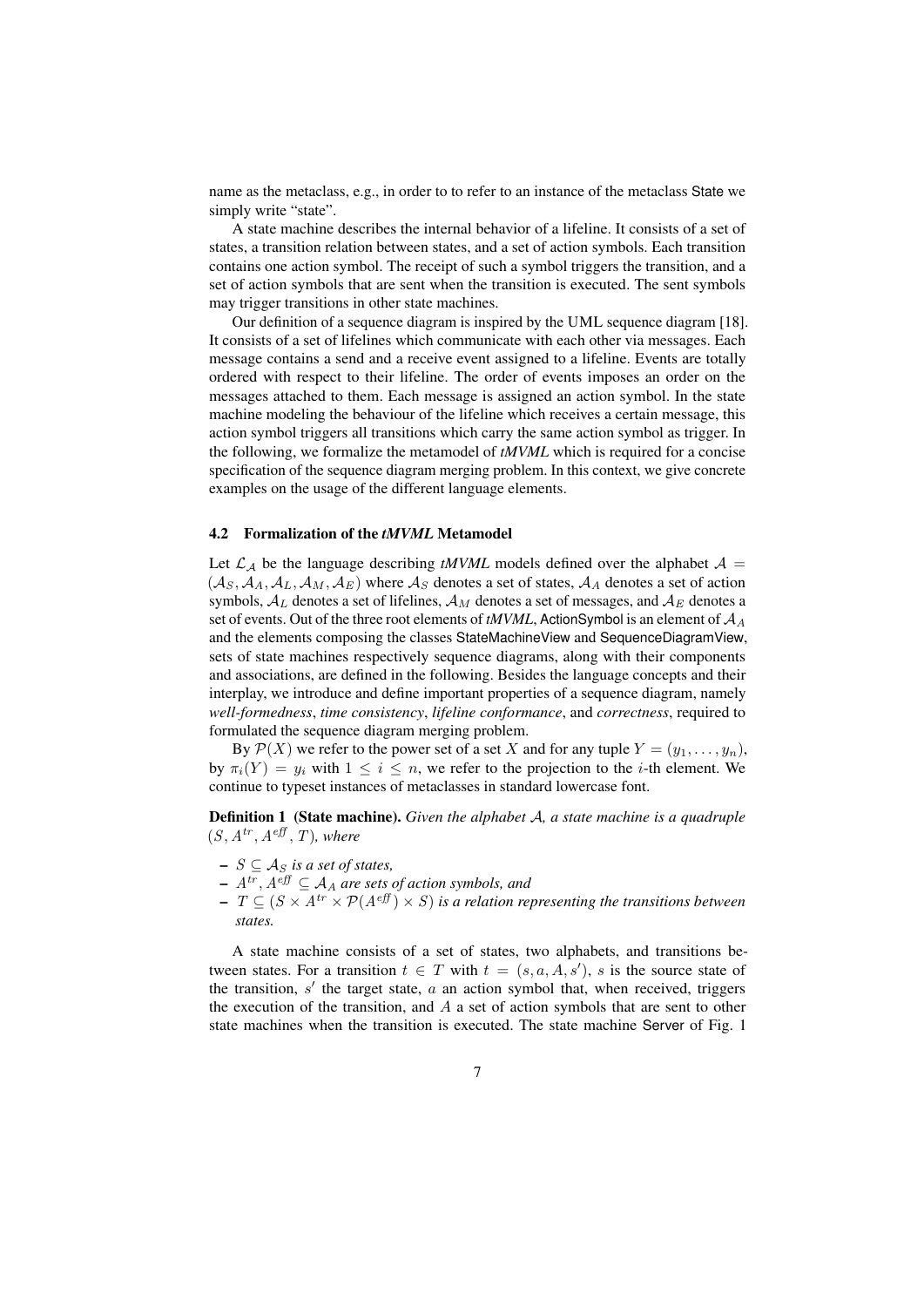

Fig. 4: Sequence diagram  $SD<sup>o</sup>$  from Fig. 2 with additional labels.

contains states  $S = \{$ waiting, accepting, ready, from Rcvd, rcptRvd $\}$ , triggers  $A^{tr} =$  $\{sCon, SDone, sFrom, sRept, sData, sHeIlo\}$ , and effect  $A^{eff} = \{ok\}$ . Examples for transitions are (waiting,sCon,{ok},accepting) and (ready,sDone,{},waiting). The formalization of the communication between state machines is not relevant for this paper and is therefore omitted. It can be found in [8].

Definition 2 (Sequence diagram). *Given the alphabet* A *and a set* SM *of state machines, a sequence diagram is a quadruple* (L, M, lprop, msg)*, where*

- $− L ⊆ A<sub>L</sub>$  *is a set of lifelines,*
- $-M \subseteq A_M$  *is a set of messages,*
- lprop : L → (SM × P(A<sup>E</sup> ) × P(A<sup>E</sup> ) × P(A<sup>E</sup> × A<sup>E</sup> )) *describes lifelines,*
- $-$  msg :  $M \to (\mathcal{A}_A \times \bigcup_{l \in L} \pi_2(\mathsf{lprop}(l)) \times \bigcup_{l \in L} \pi_3(\mathsf{lprop}(l)))$  describes messages.

For a lifeline l with  $|$ prop $(l) = (SM, E^{snd}, E^{rcv},>)$ , SM is the state machine associated to l,  $E^{snd}$  and  $E^{rcv}$  are sets of send and receive events handeled by l, and the relation  $>$  describes the  ${ordered}$  constraint of the association between the classes lifeline and event in the *tMVML* metamodel. In the following, we assume that

- $E^{snd}$  and  $E^{rcv}$  are disjoint,
- $-$  the relation  $>$  is transitive and antisymmetric,
- − for all  $(e_1, e_2) \in \gt$ , it holds that  $e_1, e_2 \in E^{snd} \cup E^{rcv}$ , and
- for two lifelines, the sets of send and receive events are pairwise disjoint.

For a message m with  $msg(m) = (a, s, r)$ , a is the action symbol, s the send event, and  $r$  the receive event associated to  $m$ .

Fig. 4 shows the sequence diagram  $SD^{\circ}$  of Fig. 2 enriched with some information available in the abstract syntax specification of the metamodel and in the formal description of Definition 2. As usual for sequence diagrams, much information is omitted in the concrete syntax as in Fig. 2 to avoid an information overflow. In the sequence diagram  $SD^o$ , the set L contains the lifelines u, c, and s. Lifelines c and s are instances of the state machines Client and Server of Fig. 1. The state machine for u, User, is not shown. Each message is depicted as arrow between two lifelines. Each arrowhead represents a receive event and each arrowtail a send event and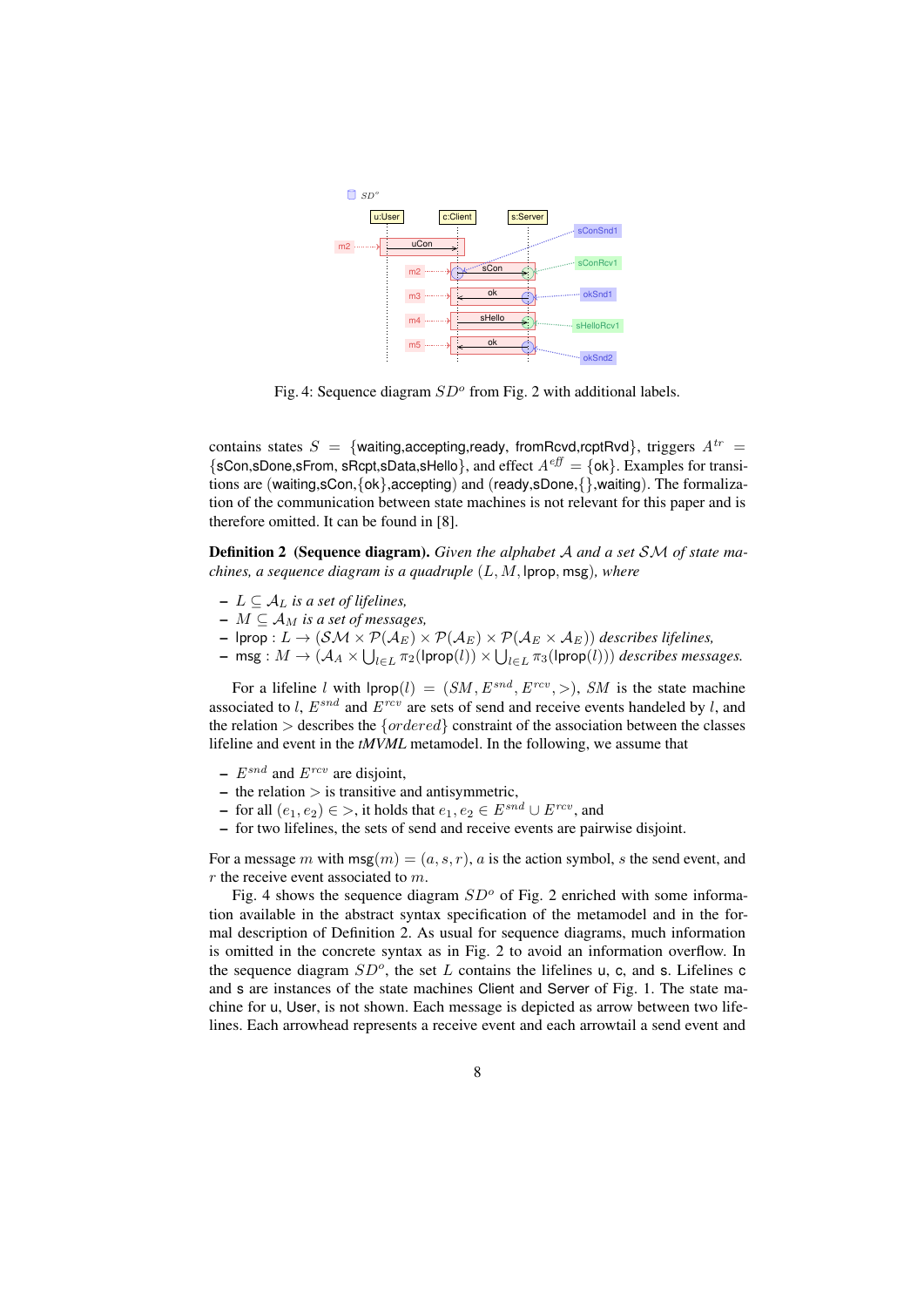it is possible that sender and receiver lifeline are identical. In Fig. 4, lifeline s handles the four events sConRcv1, okSnd1, sHelloRcv1, and okSnd2, hence  $\text{lprop}(s)$  = (Server,{okSnd1,okSnd2},{sConRcv1,sHelloRcv1}, >) with sConRcv1 > okSnd1 >  $s$ HelloRcv1 > okSnd2. Further,  $msg(m2) = (sCon, sConSnd1, sConRcv1)$ .

For ease of presentation, we additionally use the following functions to refer to elements of the sequence diagram: Given the alphabet  $A$  and a sequence diagram  $SD = (L, M, \text{lprop}, \text{msg}), \text{ let } \text{lprop}(l) = (SM_l, E_l^{snd}, E_l^{rcv}, >_l) \text{ for each } l \in L, \text{ and }$  $E = \bigcup_{l \in L} (E_l^{snd} \cup E_l^{rcv})$ . Then we have:

- act :  $M \to A_A$ , snd :  $M \to A_E$ , and rcv :  $M \to A_E$ , such that act $(m)$  =  $\pi_1(\text{msg}(m))$ , snd $(m) = \pi_2(\text{msg}(m))$ , and  $\text{rcv}(m) = \pi_3(\text{msg}(m))$ , i.e. the action symbol, send event and receive event of a message.
- symb :  $E \rightarrow A_A$  such that symb $(e) = a$  iff
	- $e \in E_l^{snd}$  for some  $l \in L$  and there exists an  $m \in M$  with  $act(m) = a$  and  $\mathsf{snd}(m) = e$ , or
	- $e \in E_l^{rev}$  for some  $l \in L$  and there exists an  $m \in M$  with  $act(m) = a$  and  $rcv(m) = e$ ,

i.e., the action symbol of the message an event is associated to. Note that each function value is unique due to the pairwise disjointness of sets of events on lifelines and distinctness of events on messages as described in Definition 2.

– life :  $E \to L$  such that life(e) = l iff  $e \in \pi_2(\text{prop}(l)) \cup \pi_3(\text{prop}(l))$ . Note that each function value is unique due to the pairwise disjointness of sets of events on lifelines as described in Definition 2.

We further define properties of sequence diagrams required to specify correct merge results: First, the *well-formedness* of a sequence diagram enforces an order on the events with respect to a lifeline.

Definition 3 (Well-Formedness). *A sequence diagram* (L, M, lprop, msg)*is* well-formed *iff for each*  $l \in L$  *the relation*  $\pi$ <sub>4</sub>( $\text{lprop}(l)$ ) *is total.* 

This total order over events per lifeline imposes an order over the messages of a sequence diagram, which we need for the second property: A sequence diagram is *time consistent* when any message  $m$  is not received after a message  $n$  if  $m$  has been sent before  $n$  on the same lifeline, or in other words, messages cannot overtake one another. We first define the *message ordering* relation over a sequence diagram, which describes an order of a sequence diagram's messages according to the order of its events. This relation is then used to define time consistency.

Definition 4 (Message Ordering). *Given a well-formed sequence diagram of the form*  $(L, M, \text{lprop}, \text{msg})$ , the message ordering *relation*  $\succ \subseteq M \times M$  *contains a pair*  $(m, n)$  *iff for*  $\text{msg}(m) = (a_m, s_m, r_m)$ ,  $\text{msg}(n) = (a_n, s_n, r_n)$ ,  $l = \text{life}(s_m)$ ,  $\geq_l = \pi_4(\text{prop}(l))$ ,  $k = \text{life}(r_m)$ *, and*  $>_k = \pi_4(\text{lprop}(k))$  *it holds that* 

- $-$  life( $s_n$ ) = l and  $s_m >_l s_n$ ,
- $-$  life( $r_n$ ) = l and  $s_m > l$   $r_n$ ,
- $-$  life( $s_n$ ) = k and  $s_m >_k s_n$ , or
- $-$  life( $r_n$ ) = k and  $s_m >_k r_n$ .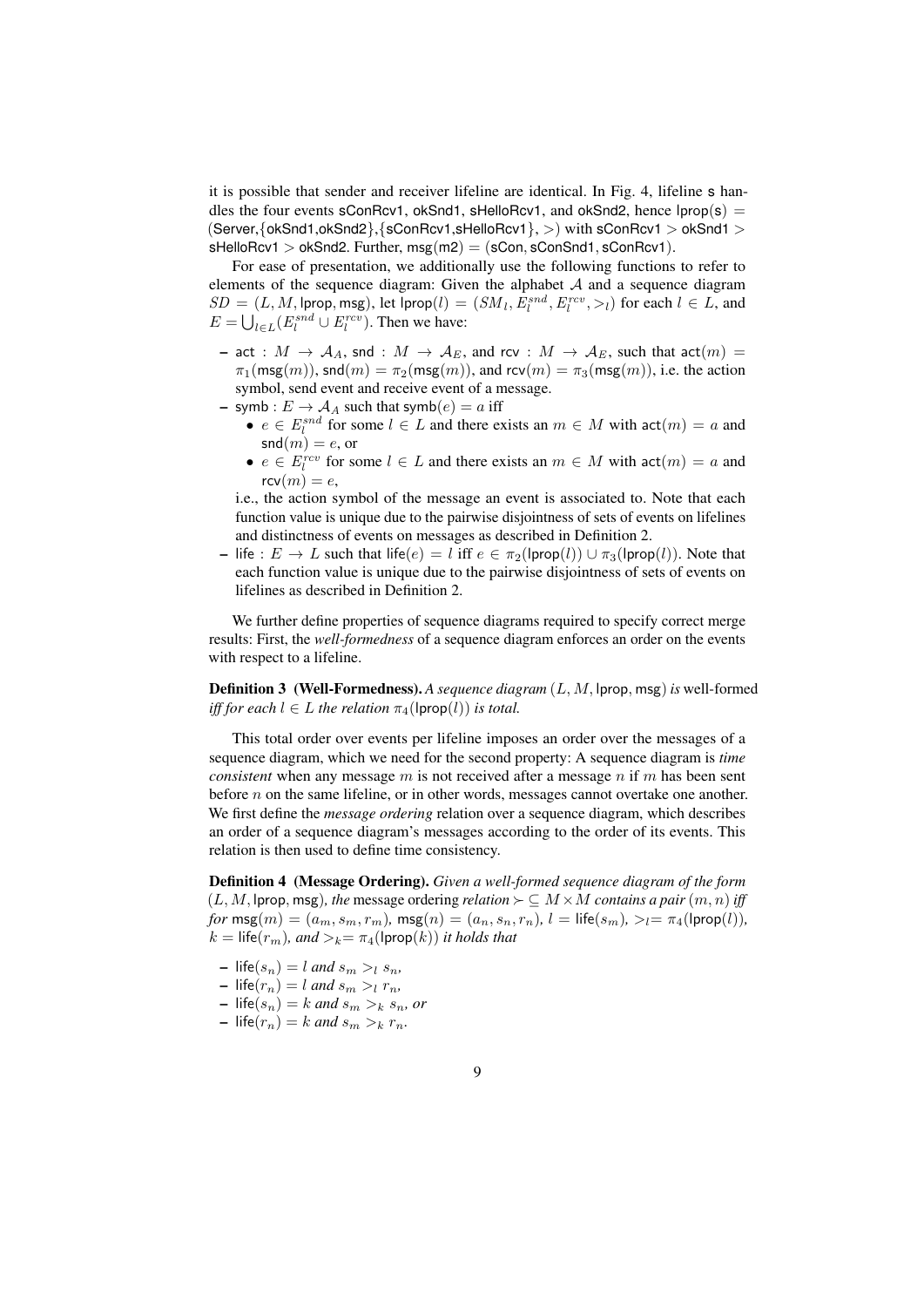In  $SD^{\circ}$  of Fig. 2, the message order is given by  $m1 \succ m2 \succ m3 \succ m4 \succ m5$ .

Definition 5 (Time Consistency). *A well-formed sequence diagram is called time consistent iff the transitive closure of its message ordering relation*  $\succ$  *is antisymmetric.* 

The third property is called *lifeline conformance* and concerns the lifelines of a sequence diagram and the state machines modeling their behaviour. Roughly, a lifeline l is conformant with the state machine SM defined in  $\pi_1(\text{lprop}(l))$ , if the sequence of action symbols of the messages received by l occurs as path in SM .

#### Definition 6 (Lifeline Conformance). *Let*

- SD = (L, M, lprop, msg) *be a well-formed, time consistent sequence diagram,*
- $\textit{−}$  *l* ∈ *L be a lifeline with*  $| \textsf{prop}(l) = (SM, E^{snd}, E^{rcv}, >_l)$ ,
- $-SM = (S, A^{tr}, A^{eff}, T)$  *be a state machine modelling the behaviour of l, and*
- $-m = (e_1, \ldots, e_n)$  *be the sequence of events where for all* i, j with  $1 \le i, j \le n$  it *holds that*  $e_i, e_j \in E^{rcv}$  *and*  $e_i >_l e_j$  *iff*  $i > j$ *.*

*Then, the lifeline* l *is* conformant *to* SM *iff there exists a sequence of transitions*  $(s_1, a_1, A_1, s_2), (s_2, a_2, A_2, s_3), \ldots, (s_n, a_n, A_n, s_{n+1})$  *such that*  $a_i = \text{symb}(e_i)$ *.* 

In Fig. 4, consider lifeline  $s$  of sequence diagram  $SD<sup>o</sup>$ . The state machine defined for s is Server, shown in Fig. 1. The sequence  $e$  for s is (sConRcv1, sHelloRcv1). The sequence resulting from the action symbols connected to these events, (sCon, sHello), can be found as path in Server, namely connecting the states waiting to accepting and accepting to ready. The lifeline s is therefore conformant with its state machine. If the action symbol of m4 was sData instead of sHello, then s would not be conformant, as from the only state that can be reached by a transition triggered by sCon there is no outgoing transition triggered by sData. Note that effects are not considered because they do not change the state of their sender.

Finally, a sequence diagram is *correct*, if it has the three discussed properties.

Definition 7 (Correctness of a Sequence Diagram). *A sequence diagram* SD *is* correct *iff*

- *1.* SD *is well-formed;*
- *2.* SD *is time consistent;*
- *3. all lifelines of* SD *are conformant to their state machine.*

This concludes the specification of the relevant language concepts and their properties. We provided a formal description, which will be necessary to define the sequence diagram merging problem in the next section.

# 5 Problem Definition

In the context of optimistic model versioning, two versions of a concurrently evolved model, the revisions, have to be combined into one consolidated version. We consider the problem of merging two *revisions* of a sequence diagram into a consolidated, correct sequence diagram using information from the original sequence diagram and the associated state machines.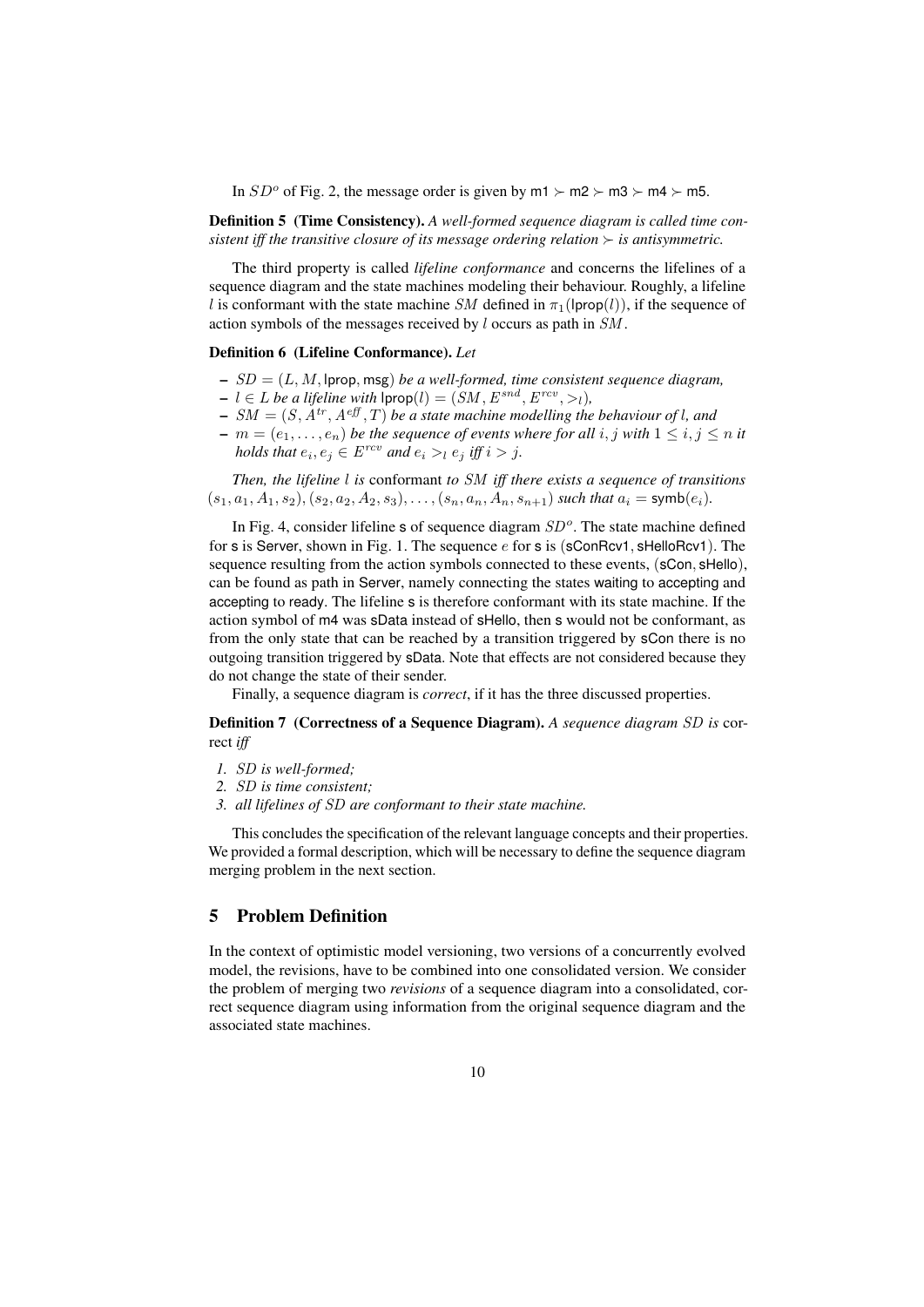**Definition 8 (Revision).** A sequence diagram  $SD^{\alpha} = (L^{\alpha}, M^{\alpha}, \text{lprop}^{\alpha}, \text{msg}^{\alpha})$  is a revision *of a correct sequence diagram*  $SD^o = (L^o, M^o, \textsf{lprop}^o, \textsf{msg}^o)$  *iff* 

- $L^o \subseteq L^{\alpha}, M^o \subseteq M^{\alpha},$
- $-$  *for each*  $l \in L^o$  *it holds that*  $\textsf{lprop}^{\alpha}(l) = \textsf{lprop}^{\alpha}(l)$ *,*
- $−$  *for each*  $m ∈ M^o$  *it holds that*  $\mathsf{msg}^\alpha(m) = \mathsf{msg}^o(m)$ *, and*
- $-$  SD<sup> $\alpha$ </sup> is correct.

In Fig. 2, the sequence diagrams  $SD^{\alpha}$  and  $SD^{\beta}$  are revision of sequence diagram  $SD<sup>o</sup>$ . Please note that we consider only additions in this work. Deletions and updates have to be treated respectively.

In the following, we use the position functionpos defined over messages for the integration of two revisions of a sequence diagram. Given a correct sequence diagram  $S = (L, M, \text{prop, msg}), \text{pos} : M \to \{1, \ldots, |M|\}$  such that for all  $m, n \in M$  it holds that  $pos(m) = pos(n)$  iff  $m = n$  and  $pos(m) > pos(n)$  iff  $m \succ n$ .

A *consolidated version* of a sequence diagram and two revisions is a correct sequence diagram that contains the messages and lifelines of the original sequence diagram and all added messages and lifelines from the revisions. The relative order of messages of the original diagram and the revisions is maintained. We define the function allow, which returns for each message a set of positions at which the message can be placed such that the relative order is kept.

**Definition 9 (Allowed Positions).** Given three correct sequence diagrams  $SD<sup>x</sup>$  =  $(L^x, M^x, \text{lprop}^x, \text{msg}^x)$ , for  $x \in \{o, \alpha, \beta\}$ ,  $SD^{\alpha}$  and  $SD^{\beta}$  being revisions of  $SD^{\delta}$ , *and the position function*  $pos^x : M^x \to \{1, ..., |M^x|\}$  *with*  $x \in \{0, \alpha, \beta\}$  *for the respective sequence diagram, let*  $M = M^o \cup M^\alpha \cup M^\beta$  *and*  $I = \{1, 2, \ldots, |M|\}$ *. Then* allow :  $M \to \mathcal{P}(I)$  *assigns to each message m a set of positions, such that* 

- $-$  *if*  $m \in M^o$  *and*  $pos^o(m) = pos^{\alpha}(m) = pos^{\beta}(m)$  *then* allow $(m) = \{pos^o(m)\}$ *(*m *remains on the same position),*
- $-$  *if*  $m \in M^o$  *and*  $pos^o(m) \neq pos^{\alpha}(m)$  *or*  $pos^o \neq pos^{\beta}(m)$ *, then* allow $(m) =$  $\{pos^o(m) + |N|\}$  *where*  $N = \{n \in M^{\alpha} \mid pos^{\alpha}(n) < pos^{\alpha}(m)\} \cup \{n \in M^{\beta} \mid N\}$  $\mathsf{pos}^{\beta}(n) < \mathsf{pos}^{\beta}(m) \}$
- $-$  *if*  $m \notin M^o$  *and*  $m \in M^x$  *with*  $x \in {\alpha, \beta}$  *then* allow $(m) = {i \in I \mid pos^x(m) + \beta}$  $|N'| \le i \le \text{pos}^x(m) + |N''|$ *for*

$$
N' = \left\{ \begin{matrix} \{n \in M^y \mid \text{pos}^y(n) < \text{pos}^y(m')\} \text{ if } \exists \hspace{0.5mm} m' \in M^o \text{ with } \text{pos}^x(m') < \text{pos}^x(m) \\ \emptyset \hspace{10mm} \text{otherwise} \end{matrix} \right.
$$

 $for m' \in M^o$ ,  $pos^x(m') = max_{n \in M^o | pos^x(n) < pos^x(m)} pos(n), y \in {\alpha, \beta}$  and  $y \neq x$ *, and* 

$$
N'' = \left\{ \begin{matrix} \{n \in M^y \mid \text{pos}^y(n) < \text{pos}^y(m'')\} \text{ if } \exists \text{ } m'' \in M^o \text{ with } \text{pos}^x(m'') > \text{pos}^x(m) \\ M^y \setminus M^o & otherwise \end{matrix} \right.
$$

*where*  $m'' \in M^o$ ,  $pos^o(m'') = pos^o(m) + 1$ ,  $y \in {\alpha, \beta}$  *and*  $y \neq x$ .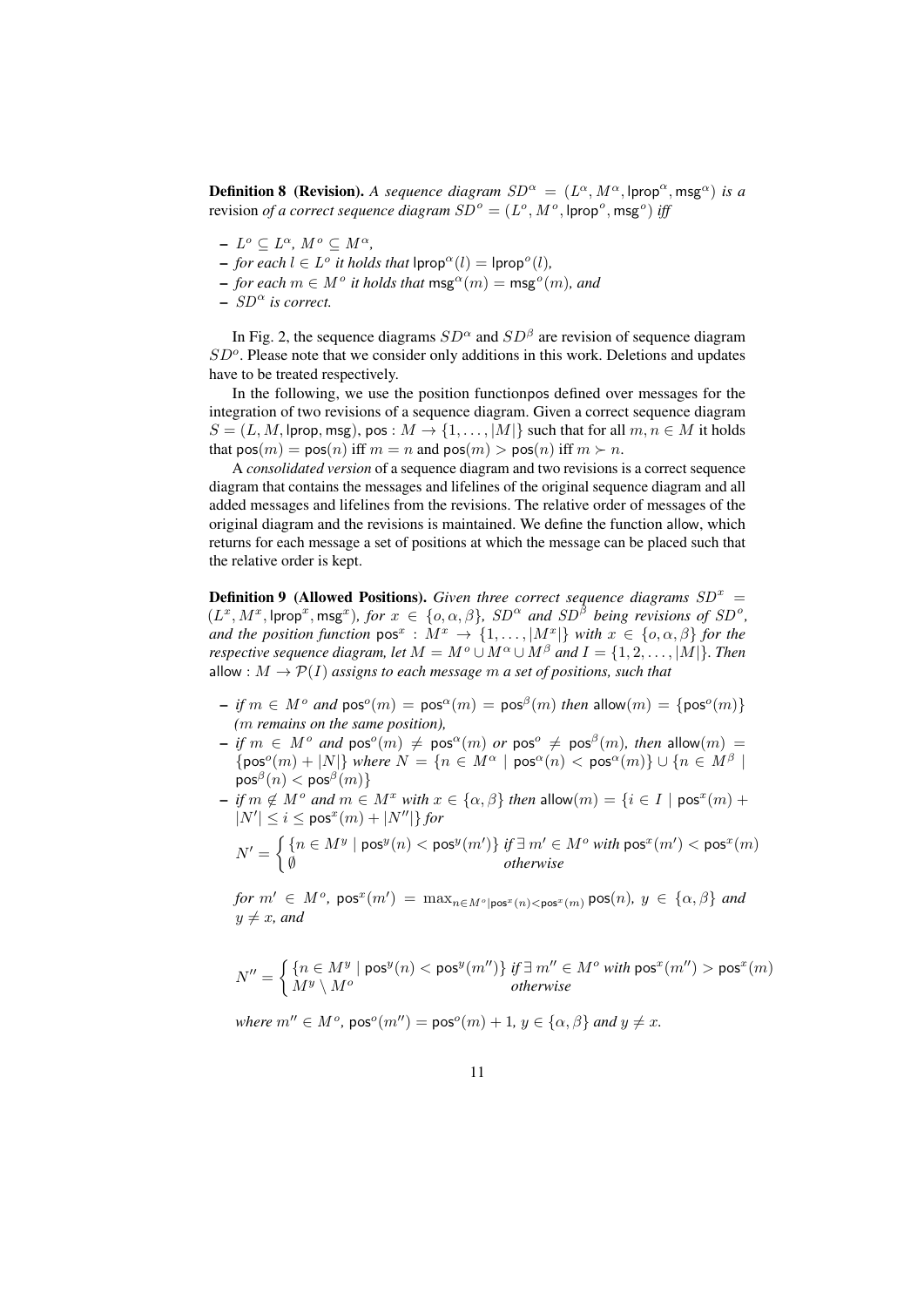|                                                        |  |   |   | $ m {\mathsf{pos}}^o(m) {\mathsf{pos}}^{\alpha}(m) {\mathsf{pos}}^{\overline{\beta}}(m) $ allow $(m)$ |                                       |  |  |  |  |
|--------------------------------------------------------|--|---|---|-------------------------------------------------------------------------------------------------------|---------------------------------------|--|--|--|--|
| 01                                                     |  |   |   |                                                                                                       |                                       |  |  |  |  |
| o2 2                                                   |  |   |   | {2}                                                                                                   |                                       |  |  |  |  |
| 03 3                                                   |  |   |   | {6}                                                                                                   | $ N = \{a4, b4, b5\}$                 |  |  |  |  |
| $ a4 $ -                                               |  |   |   | $\{3,4,5\}$                                                                                           | $N' = \emptyset, N'' = \{b4, b5\}$    |  |  |  |  |
| $a5 -$                                                 |  | 5 |   | ${7,8}$                                                                                               | $N' = \{b4,b5\}, N'' = \{b4,b5,b6\}\$ |  |  |  |  |
| $b4$ -                                                 |  |   |   | $\{3,4\}$                                                                                             | $N' = \emptyset, N'' = \{a4\}$        |  |  |  |  |
| $b5$ -                                                 |  |   | 4 | ${4.5}$                                                                                               | $N' = \emptyset, N'' = \{a4\}$        |  |  |  |  |
| b6                                                     |  |   | 6 | ${7,8}$                                                                                               | $N' = \{a4\}, N'' = \{a4, a5\}$       |  |  |  |  |
| Table 1: Allowed positions for each message of Fig. 5. |  |   |   |                                                                                                       |                                       |  |  |  |  |

Consider the sequence diagrams  $SD^{\circ}$ ,  $SD^{\alpha}$  and  $SD^{\beta}$  shown in the upper part of Fig. 5, where  $SD^{\alpha}$  and  $SD^{\beta}$  are revisions of  $SD^{\alpha}$ . In  $SD^{\alpha}$ , the message a4, and in  $SD^{\beta}$ the messages b4 and b5 are added between the original messages o2 and o3. In a merged sequence diagram, each of a4, b4 and b5 must again be placed between o2 and o3. Also, in order to maintain their order from the revisions, b5 must be placed after b4. Similar conditions are given for the messages a5 and b6 inserted after o3. Table 1 shows the

values  $pos^{x}(m)$  and allow $(m)$  for each message m in the upper part of Fig. 5.

If in the merged sequence diagram each message  $m$  is placed on one of the positions defined in allow $(m)$  and exactly one message has been placed at each position, the merged sequence diagram is time consistent. However, in order for the merged sequence diagram to be correct, the messages have to be placed such that the lifelines conform to their state machines. If this is also the case, then the merged diagram is a *consolidated version*, defined as follows:

**Definition 10 (Consolidated Version).** Given the correct sequence diagrams  $SD^o =$  $(L^o, M^o, \text{lprop}^o, \text{msg}^o), SD^{\alpha} = (L^{\alpha}, M^{\alpha}, \text{lprop}^{\alpha}, \text{msg}^{\alpha}), \text{ as well as } SD^{\beta} = (L^{\beta}, M^{\beta},$  $\langle \rho \rho \rho^{\beta}, \rho \rho \rho^{\beta} \rangle$ , where  $SD^{\alpha}$  and  $SD^{\beta}$  are revisions of  $SD^{\alpha}$ , a consolidated version  $SD^{\gamma} = (L^{\gamma}, M^{\gamma},$ lprop<sup> $\gamma$ </sup>, msg $^{\gamma})$  *is a sequence diagram such that* 

- *1.*  $L^{\gamma} = L^{\alpha} \cup L^{\beta}$ ,
- 2.  $M^{\gamma} = M^{\alpha} \cup M^{\beta}$ ,
- *3. for each*  $i \in \{\alpha, \beta, o\}$  *and for each*  $m \in M^i$  *it holds that*  $\mathsf{msg}^\gamma(m) = \mathsf{msg}^i(m)$ *,*
- *4. for each*  $i \in {\alpha, \beta, o}$  *and for each*  $l \in L^i$  *it holds that*  $\textsf{prop}^{\gamma}(l) = \textsf{prop}^i(l)$ *,*
- *5. for each*  $m \in M^{\gamma}$  *it holds that*  $pos(m) \in$  allow $(m)$ *, and*
- 6.  $S^{\gamma}$  is correct.

The source of complexity in the computation of a consolidated version arises from the exponential number of possible message orderings under consideration of the allow function and the constraint arising from the lifeline-conformance requirement.

Consider the example shown in Fig. 6 and 5. The upper part of Fig. 5 depicts an original sequence diagram (SD<sup>o</sup>) and two revisions (SD<sup> $\alpha$ </sup> and SD<sup> $\beta$ </sup>) with the values of the respective pos<sup> $x$ </sup> function. The revised diagrams contain added messages between messages o2 and o3 and at the end of the diagram. The lower part of the figure depicts six different time consistent merged diagrams. Fig. 6 depicts two state machines describing the behavior of the lifelines. The two rightmost merged diagrams are also consolidated versions, i.e. correct with respect to the state machines depicted in Fig. 6 E.g. the sequence of actions on messages received by lifeline y of the rightmost diagram,(o1, b4, b5, a4, a5)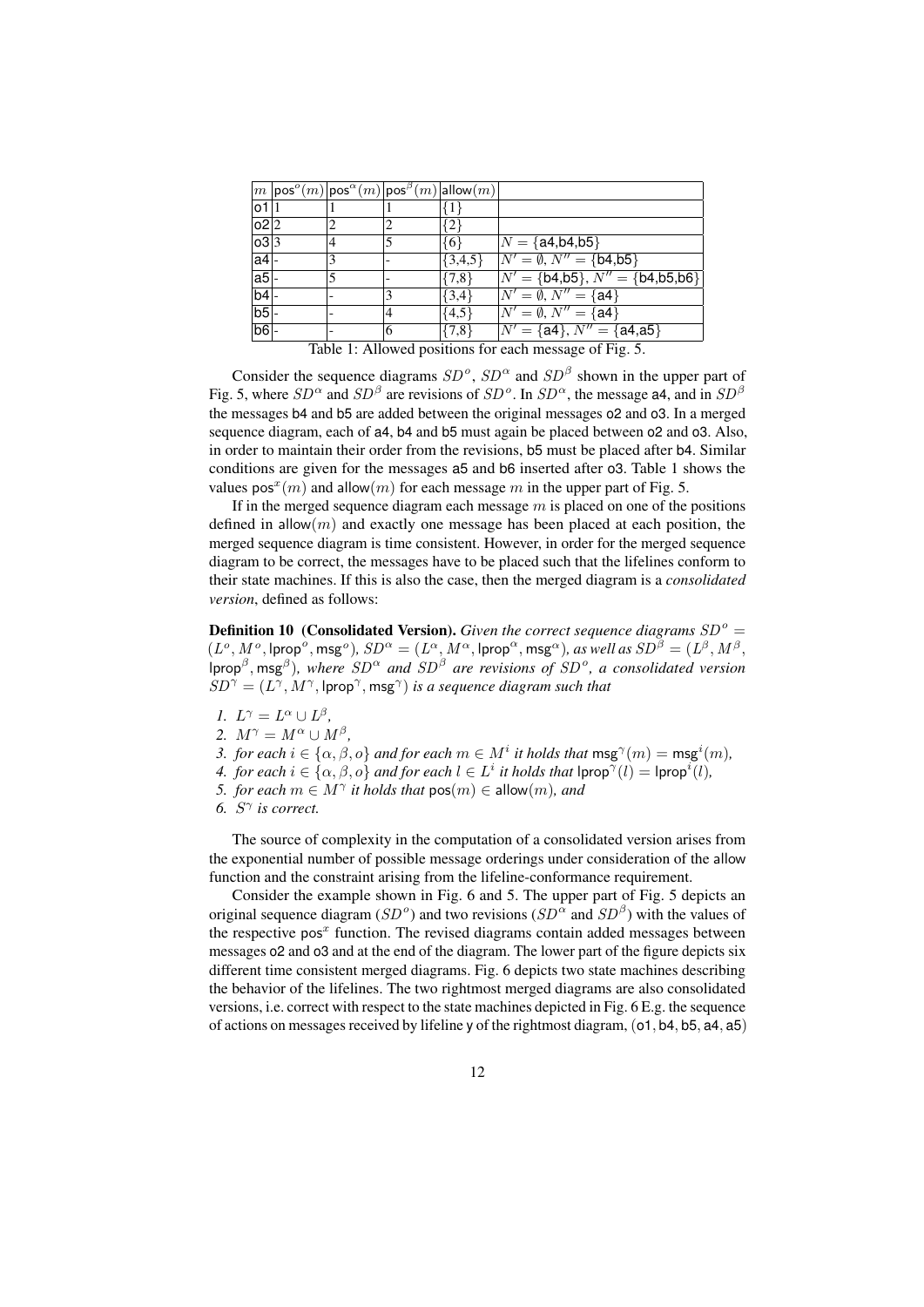|                  |                | $SD^{\alpha}$             | ⊓<br>SD <sup>o</sup> |                | $SD^{\beta}$   |                |
|------------------|----------------|---------------------------|----------------------|----------------|----------------|----------------|
|                  |                | $\mathsf{pos}^x$<br>x:X   | y:Y<br>x:X           | y:Y<br>x:X     | y:Y            |                |
|                  |                | 1<br>o1                   | o1                   |                | o1             |                |
|                  |                | $\overline{c}$<br>02<br>× | 0 <sup>2</sup>       |                | 02             |                |
|                  |                | 3<br>a <sub>4</sub>       | o3                   |                | b4             |                |
|                  |                | o3<br>$\overline{4}$      |                      |                | b <sub>5</sub> |                |
|                  |                | 5<br>a <sub>5</sub>       |                      |                | o <sub>3</sub> |                |
|                  |                | 6                         |                      |                | b <sub>6</sub> |                |
|                  |                |                           |                      | .              |                |                |
|                  |                |                           |                      | $\Delta^{(m)}$ | <b>Common</b>  |                |
| $\mathsf{pos}^x$ | x:X            | x: X                      | y:Y<br>x:X           | x:X<br>x:X     | y:Y            | y:Y<br>x:X     |
| 1                | o1             | o1                        | o <sub>1</sub>       | o <sub>1</sub> | o1             | o1             |
| $\overline{c}$   | 02             | 02                        | 02<br>≼              | 02             | 02             | 02             |
| 3                | a <sub>4</sub> | a <sub>4</sub>            | b4                   | b4             | b4             | b <sub>4</sub> |
| 4                | b <sub>4</sub> | b <sub>4</sub>            | a4                   | a4             | b <sub>5</sub> | b <sub>5</sub> |
| 5                | b5             | b5                        | b5                   | b5             | a <sub>4</sub> | a4             |
| 6                |                |                           |                      |                |                | o3             |
|                  | o3             | o3<br>↞                   | о3<br>⋖              | o3             | o3             |                |
| $\overline{7}$   | a <sub>5</sub> | b <sub>6</sub>            | a <sub>5</sub>       | b <sub>6</sub> | a <sub>5</sub> | b <sub>6</sub> |

Fig. 5: Sequence diagram (SD<sup>o</sup>) and two revisions (SD<sup> $\alpha$ </sup> and SD<sup>B</sup>) with its six time consistent, but not necessarily lifeline-conformant, merges (below), and the values of the respective  $pos<sup>x</sup>$  function (left column).



Fig. 6: The state machines modeling the behavior of the lifelines in Fig. 5

occurs as path in state machine Y and so does the sequence of lifeline x (o2, o3, b6), but in the leftmost diagram, for sequence ( $o1$ ,  $a4$ ,  $b4$ ,  $b5$ ,  $a5$ ) of lifeline y this is not the case.

**Definition 11 (Merging Problem).** *Given a triple*  $(SD^o, SD^{\alpha}, SD^{\beta})$  where  $SD^o$  =  $(L^o, M^o, \text{lprop}^o, \text{msg}^o), SD^{\alpha} = (L^{\alpha}, M^{\alpha}, \text{lprop}^{\alpha}, \text{msg}^{\alpha}), and SD^{\beta} = (L^{\beta}, M^{\beta}, \text{lprop}^{\beta},$  $\mathsf{msg}^{\beta}$ ) are valid sequence diagrams, and  $SD^{\alpha}$  and  $SD^{\bar{\beta}}$  are revisions of  $SD^o$ , the merging problem is to find a consolidated version of  $SD^o$ ,  $SD^\alpha$ ,  $SD^\beta$ .

## 6 Encoding to SAT

We propose to translate the sequence diagram merging problem to a satisfiability problem of propositional logic (SAT) [6]. Over the last years, propositional logic has proven to be a powerful host language for a wide range of real-life problems like verification and planning, not least because efficient and stable solvers for this problem, SAT solvers,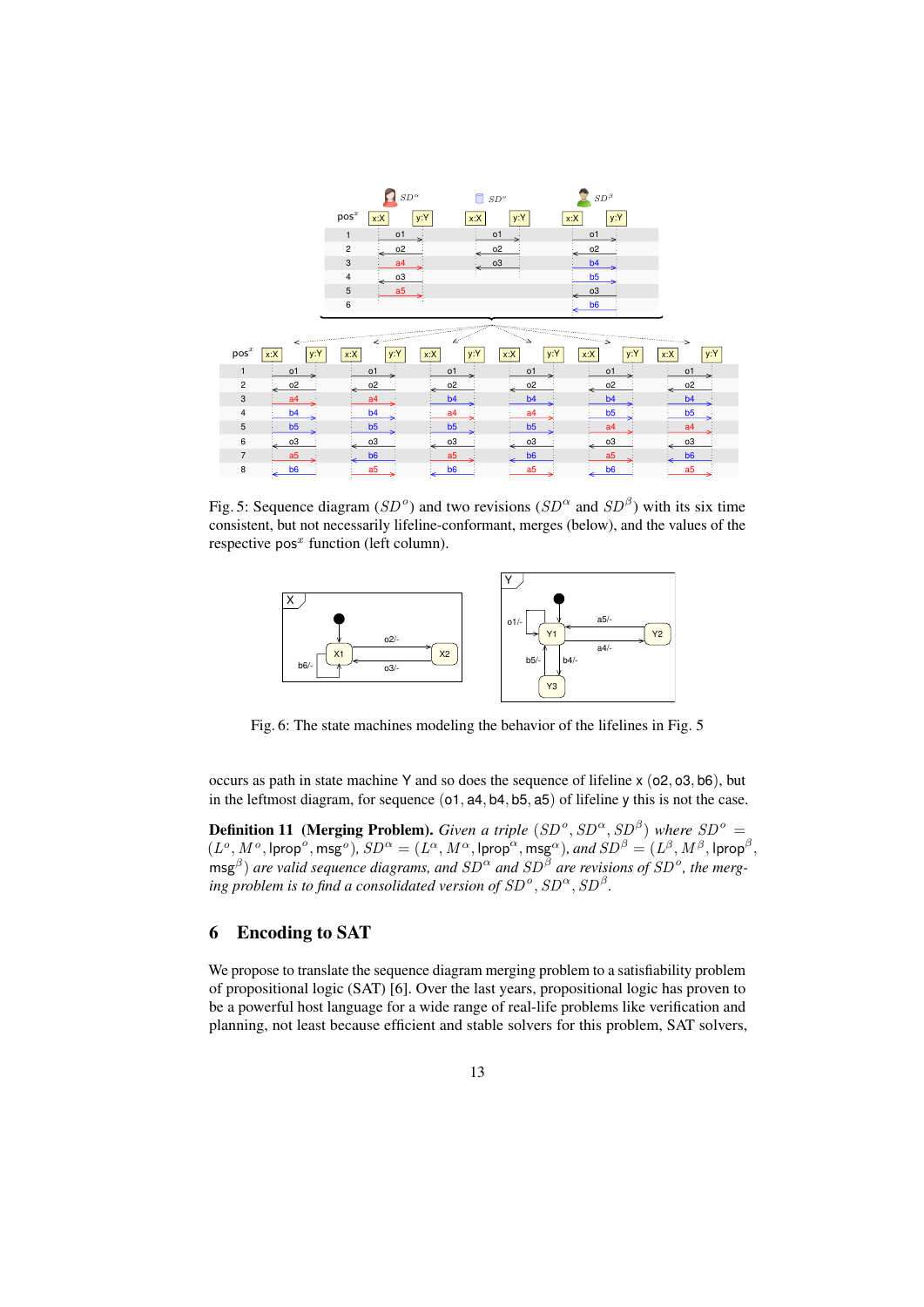are available [20]. For our merging problem, we also take advantage of this technology which allows for a direct representation of the merging problem. Before we present the encoding of the merging problem in propositional logic, we revisit the necessary concepts of propositional logic.

#### 6.1 Preliminaries

The language of propositional logic Prop is defined over a set of propositional variables V, the truth constants  $\top$  and  $\bot$ , conjunction (∧), disjunction (∨), and negation (¬) as follows. If  $x \in V \cup \{\perp, \perp\}$ , then  $x \in \text{Prop}$ ; if  $\phi \in \text{Prop}$ , then  $\neg \phi \in \text{Prop}$ ; if  $\psi_1, \psi_2 \in \text{Prop, then } \psi_1 \circ \psi_2 \in \text{Prop with } \circ \in \{\vee, \wedge\}.$ 

Most SAT solvers process only formulas of Prop, that are given in *conjunctive normal form (CNF)*, which imposes some syntactic restrictions on the formula structure. A formula is in CNF, if it is a conjunction of clauses. A clause is a disjunction of literals. A literal is a variable or its negation. For example the formula  $(x \vee \neg y) \wedge (\neg x \vee y)$ is in CNF, whereas the equivalent formula  $(\neg x \land \neg y) \lor (x \land y)$  is not. The usage of CNF is advocated, because of its simpler data structure and the support of specific, very efficient reasoning techniques. It can be shown that each non-CNF can be transformed to a formula in CNF preserving satisfiability [22] with linear overhead.

The semantics of propositional logic is defined over variable assignments. A variable assignment for a formula  $\phi$  is a set  $\mathcal{I} \subseteq \text{vars}(\phi)$ , where vars $(\phi)$  denotes the variables occurring in  $\phi$ . The truth value  $v_{\mathcal{I}}(\phi)$  of formula  $\phi$  under a variable assignment *T* is defined as follows.

- If  $\phi = \top$  (resp.  $\phi = \bot$ ), then  $v_{\mathcal{I}}(\phi) = 1$  (resp.  $v_{\mathcal{I}}(\phi) = 0$ );
- if  $\phi = x$  with  $x \in \text{Prop}$ , then  $v_{\mathcal{I}}(\phi) = 1$  if  $x \in \mathcal{I}$ , else  $v_{\mathcal{I}}(\phi) = 0$ ;
- if  $\phi = \neg \psi$ , then  $v_{\mathcal{I}}(\phi) = 1 v_{\mathcal{I}}(\psi)$ ;
- if  $\phi = \psi_1 \wedge \psi_2$ , then  $v_{\mathcal{I}}(\phi) = \min(v_{\mathcal{I}}(\psi_1), v_{\mathcal{I}}(\psi_2))$ ;
- $-$  if  $\phi = \psi_1 \vee \psi_2$ , then  $v_{\mathcal{I}}(\phi) = \max(v_{\mathcal{I}}(\psi_1, v_{\mathcal{I}}(\psi_2)).$

A formula  $\phi$  is called *satisfiable*, if there exists a variable assignment  $\mathcal I$  such that  $v_{\mathcal{T}}(\phi) = 1$ , otherwise  $\phi$  is called *unsatisfiable*. A variable assignment which satisfies a formula is called *model* of the formula. In the following, we encode merging of two revisions of a sequence diagram in a way that a SAT solver returns "unsatisfiable" if no valid merge is possible and "satisfiable" otherwise. In the latter case, also a model of the formula is returned which represents a solution of the merge problem, i.e. a correctly merged sequence diagram.

#### 6.2 Merging Sequence Diagrams

Given an instance  $(SD^{\circ}, SD^{\alpha}, SD^{\beta})$  of the sequence diagram merging problem, with  $SD^{x} = (L^{x}, M^{x}, \text{lprop}^{x}, \text{msg}^{x})$  for  $x \in \{o, \alpha, \beta\}$ , defined over a set SM of state machines, let

- $-S_{all} = \bigcup_{SM \in SM} \pi_1(SM)$  be the set of all states of all state machines,
- $M = M^{\circ} \cup M^{\alpha} \cup M^{\beta}$  be the set of all messages, and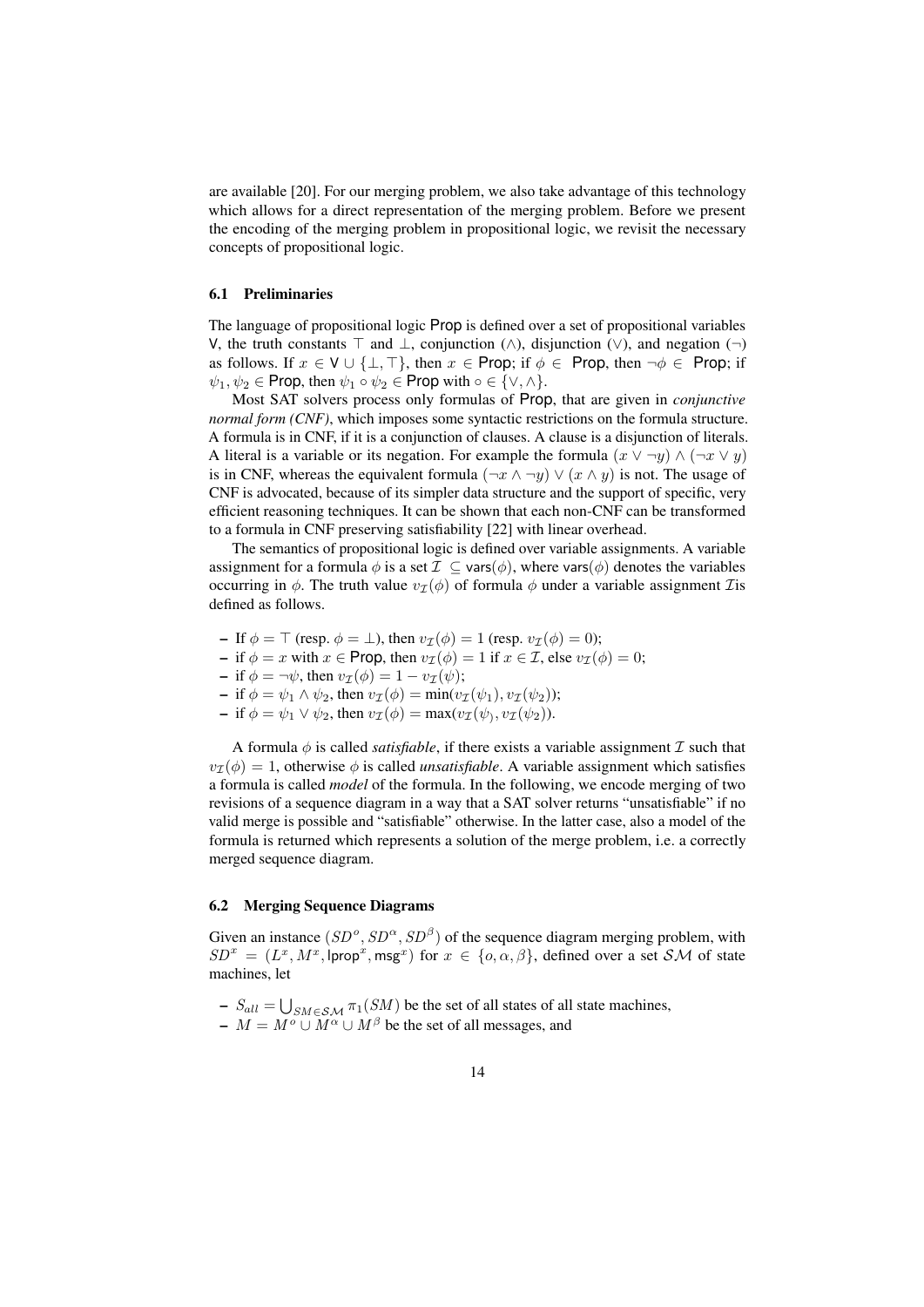$- k = |M|$  the total number of messages.

Then the non-CNF formula  $\phi$  is built over the following sets of variables:

- $\text{-}$  vm = { $m_i \mid m \in M \land i \in \text{allow}(m)$ }. Variables of this set encode the placement of each message at each of its allowed positions. If  $m_i$  evaluates to true, it means that message  $m$  is placed at position  $i$ .
- $\mathbf{-}$  vc =  $\{c_i^s \mid 1 \le i \le k, s \in S_{all}\}\$ . Variables of this set encode the source state of a state machine for each position before a message is received. If  $c_i^s$  evaluates to true, it means that at position  $i$ , before the message placed on  $i$  is received, the state machine containing  $s$  is in state  $s$ , or in other words,  $s$  is the source state of the transition triggered by the action symbol of the message placed on  $i$ .
- $\mathbf{v} \mathbf{v} = \{t_i^s \mid 1 \leq i \leq k, s \in S_{all}\}.$  Variables of this set encode the target state of a state machine for each position after a message has been received. If  $t_i^s$  evaluates to true, it means that at position  $i$ , after the message placed on  $i$  has been received, the state machine containing s is in state s, or in other words, s is the target state of the transition triggered by the action symbol of the message placed on  $i$ .

According to Definition 10, a consolidated version  $\S^{\gamma}$  of  $SD^{\circ}$ ,  $SD^{\alpha}$  and  $SD^{\beta}$  has to meet the following requirements:

- 1.  $L^{\gamma} = L^{\alpha} \cup L^{\beta}$ ,
- 2.  $M^{\gamma} = M^{\alpha} \cup M^{\beta}$ ,
- 3. for each  $i \in \{\alpha, \beta, \delta\}$  and for each  $m \in M^i$  it holds that  $\mathsf{msg}^\gamma(m) = \mathsf{msg}^i(m)$ ,
- 4. for each  $i \in {\alpha, \beta, \alpha}$  and for each  $l \in L^i$  it holds that  $|prop^{\gamma}(l)| = |prop^i(l)|$ ,
- 5. for each  $m \in M^{\gamma}$  it holds that  $pos(m) \in$  allow $(m)$ , and
- 6.  $S^{\gamma}$  is correct:  $S^{\gamma}$  is well-formed, time consistent and all lifelines are conformant to their state machines.

The first set of subformulas encodes that for each  $m \in M^{\gamma}$  it holds that  $pos(m) \in M^{\gamma}$ allow $(m)$  (point 5 of Definition 10), that each message is placed on a position (point 2 of Definition 10, and that on each position exactly one message is placed (well-formedness of point 6 of Definition 10).

$$
\bigwedge_{m\in M}\bigg(\bigvee_{i\in\mathrm{allow}(m)}m_i\bigg)\land\bigwedge_{m\in M}\bigwedge_{\substack{i,j\in\mathrm{allow}(m)\\i\neq j}}\bigg(\neg m_i\vee\neg m_j\bigg)
$$

The next subformula encodes the requirement that  $S^{\gamma}$  is time consistent (Point 6 of Definition 10).

 $- SD^{\gamma}$  is time consistent. This requirement is encoded as follows.

$$
\bigwedge_{x \in \{o,\alpha,\beta\}}\bigwedge_{m \in M^x} \bigwedge_{i \in \text{allow}(m)} \left( \neg m_i \vee \bigvee_{\substack{n \in M^x, \\ n \succ m}}, \bigvee_{\substack{j>i, \\ j \in \text{allow}(n)}} n_j \right)
$$

– Each lifeline of  $SD^{\gamma}$  must be conformant to its state machine. For  $m \in M$  and  $\text{msg}(m) = (a, s, r)$ , let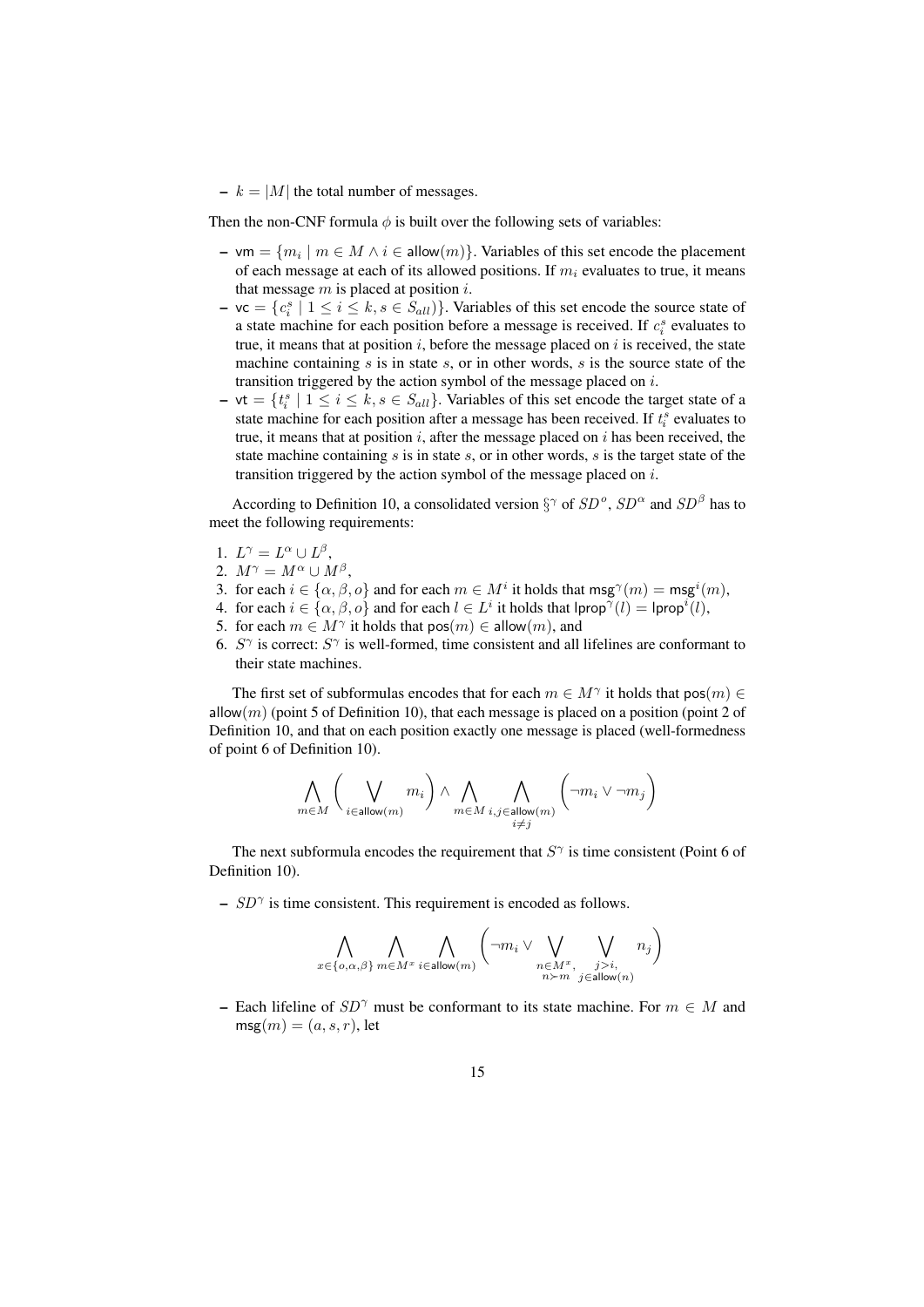- Iprop(life(r)) =  $(SM, E^{snd}, E^{rcv},>)$ , i.e. the associations of the lifeline that receives m,
- $SM = (S, A^{tr}, A^{eff}, T)$  the state machine describing the behaviour of the lifeline,
- $S_m^{tr,c} = \{ s \in S \mid (s, a', A, s') \in T, a = a' \}$  i.e. all source states of transitions triggered by action  $a$  of message  $m$ ,
- $S_m^{tr,t} = \{s' \in S \mid (s, a', A, s') \in T, a = a'\}$  i.e. all target states of transitions triggered by action  $a$  of message  $m$ .
- $S_m^{eff,c} = \{ s \in S \mid (s, a', A, s') \in T, a \in A \}$  i.e. all source states of transitions executing action  $a$  of message  $m$ ,
- $S_m^{eff,t} = \{s' \in S \mid (s, a', A, s') \in T, a \in A\}$  i.e. all target states of transitions executing action  $a$  of message  $m$ .

Then the encoding of this constraint is the conjunction of the following three subformulas:

1. For each message  $m$ , the information about the states in which a transition can be triggered by the action of  $m$  and to which states the triggered transitions lead:

$$
\bigwedge_{m\in M}\bigwedge_{i\in\mathsf{allow}(m)}\left(\left(\neg m_i\vee\bigvee_{s\in S^{tr,c}_m}c^s_i\right)\wedge\left(\neg m_i\vee\bigvee_{s\in S^{tr,t}_m}t^s_i\right)\right)
$$

2. Before and after an action is received, some state machine must be in one of its states:

$$
\bigwedge_{i=1}^k \left(\bigg(\bigvee_{c_i^s \in \mathsf{vc}} c_i^s\bigg) \vee \bigg(\bigvee_{t_i^s \in \mathsf{vt}} t_i^s\bigg)\right)
$$

3. If a state machine stops in state  $s$  at position  $i$ , then, when it eventually continues at position  $i + l$ , it must still be in state s. Other state machines may be placed at positions  $i+j$ ,  $j < k$ . We abbreviate the set of states  $\pi_1(M)$  for a state machine  $M$  by  $M_S$ . This is the only non-CNF part of the encoding.

$$
\bigwedge_{i=1}^{k-1} \bigwedge_{M \in \mathcal{SM}} \bigwedge_{s \in M_S} \bigwedge_{\gamma \in \mathcal{M}_S \setminus s} \neg c_{i+1}^r \bigg) \land \bigg( \bigwedge_{j=1}^i \left( t_i^s \land \bigwedge_{l=1}^j \neg c_l^s \to \bigwedge_{r \in M_S \setminus s} \neg c_{j+1}^r \right) \bigg) \bigg)
$$

In this section, we clearly see the benefit of the extensive specification of the sequence diagram merge problem of the previous section. On the basis of this specification, the encoding to SAT is straight-forward and relies only on standard techniques of modeling with propositional logic. In order to get an implementation of a sequence diagram merging tool, only the mapping to this SAT encoding based on the involved *tMVML* models has to be realized. The actual problem solving is completely handed over to a SAT solver.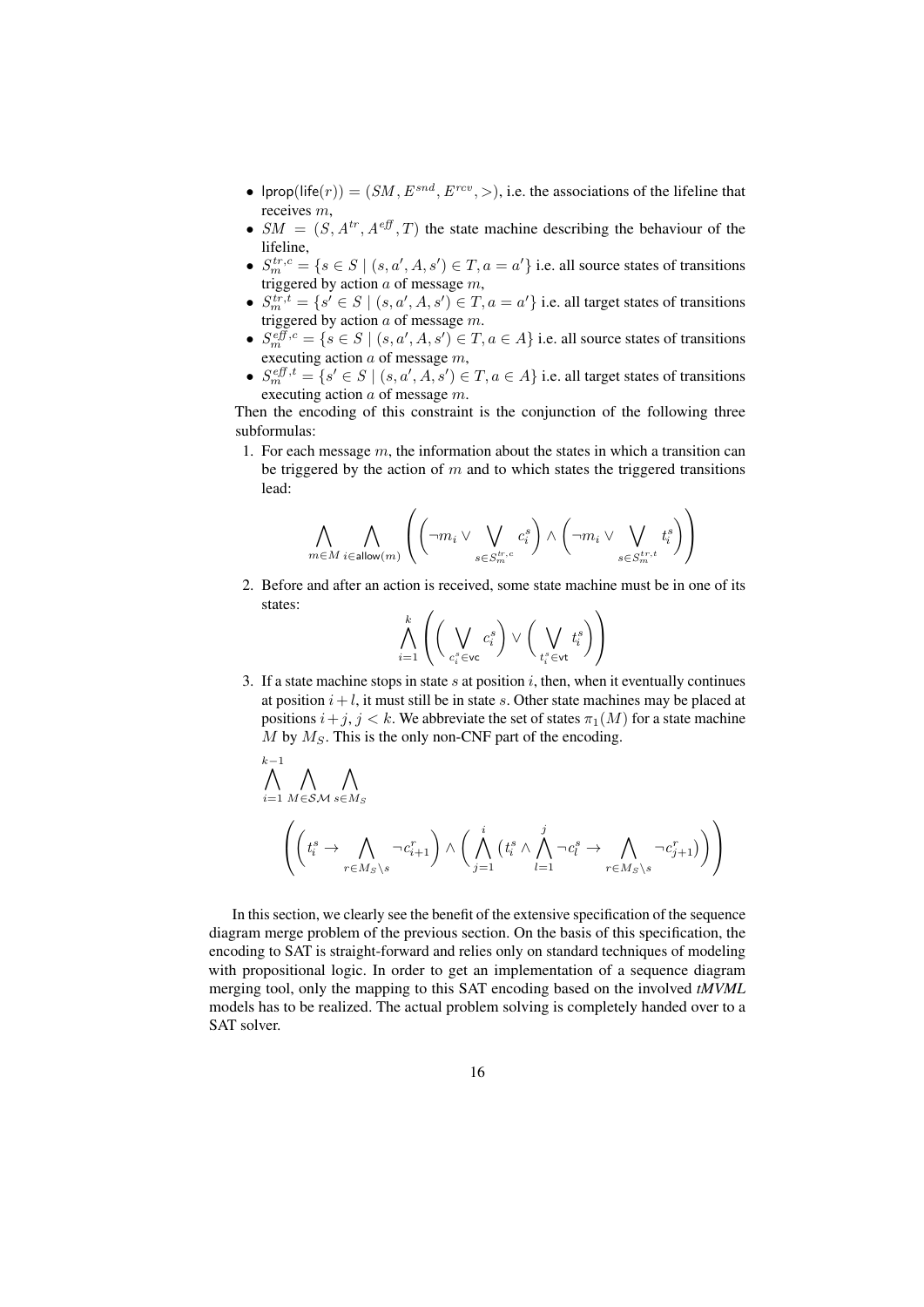### 7 Case Study

The concise problem description given in Section 5 allows us to encode the merging problem of sequence diagrams as satisfiability problem of propositional logic (SAT). Since the SAT represenation of such an encoding can become very large, tool support for the automatic generation is required. We implemented a first prototype described in the following. This prototype allowed us to conduct a first case study on a representative test set.

#### 7.1 Implementation

We implemented the presented approach in a prototype available at  $http://www.$ modelevolution.org/prototypes/sdmerge. Our prototype consists of six modules: The difference provider, the SAT encoder, the Tseitin transformer, the SAT solver, the model merger, and the a model verifier. All modules, except for the SAT solver are written by us and in Java. To solve SAT instances, we use the off-the-shelve SAT solver PICOSAT-936 [5]. The *difference provider* and the *model merger* are based on the Eclipse Modeling Framework (EMF)<sup>6</sup>.

From the provided original and revised sequence diagrams along with their state machines, the SAT encoding is generated as described in Section 6. All models, sequence diagrams as well as state machines, are expressed in Ecore and respect the metamodel of *tMVML*. As PICOSAT-936 requires the input to be in CNF, we convert our encoding to using the Tseitin transformation [22]. The code is than handed to PICOSAT-936 which returns either *false*or a model for the formula. If a model is returned (i.e. the formula is *true*), we negate the model, add it to the encoding and hand it again to PICOSAT-936. We repeat this until PICOSAT-936 returns *false*. Each of the returned models corresponds to a consolidated version of our problem instance.

Finally, each model is translated back into Ecore and checked for its correctness by the *model verifier*.

#### 7.2 Evaluation

In order to study the impact of using the information provided by state machines to guide the merging of two differently evolved sequence diagrams, we established a representative benchmark set. Available benchmark sets as presented in [10], contain only modeling scenarios of one single view and focus mainly on class diagrams. Since versioning systems do not store the two revisions explicitly, but only the merged versions, suitable test cases cannot be extracted from available projects.

Although the models of our benchmark set are formulated in *tMVML*, they might be reused in other case studies, because they are realized as Ecore models. Hence, a translation to other modeling languages like full UML can be achieved by the means of model transformations. The benchmark set is available at our project website.

The benchmark set consists of three different families, each containing five different versioning scenarios. The first family on a subset of the SMTP protocol is based on

<sup>6</sup> http://www.eclipse.org/modeling/emf/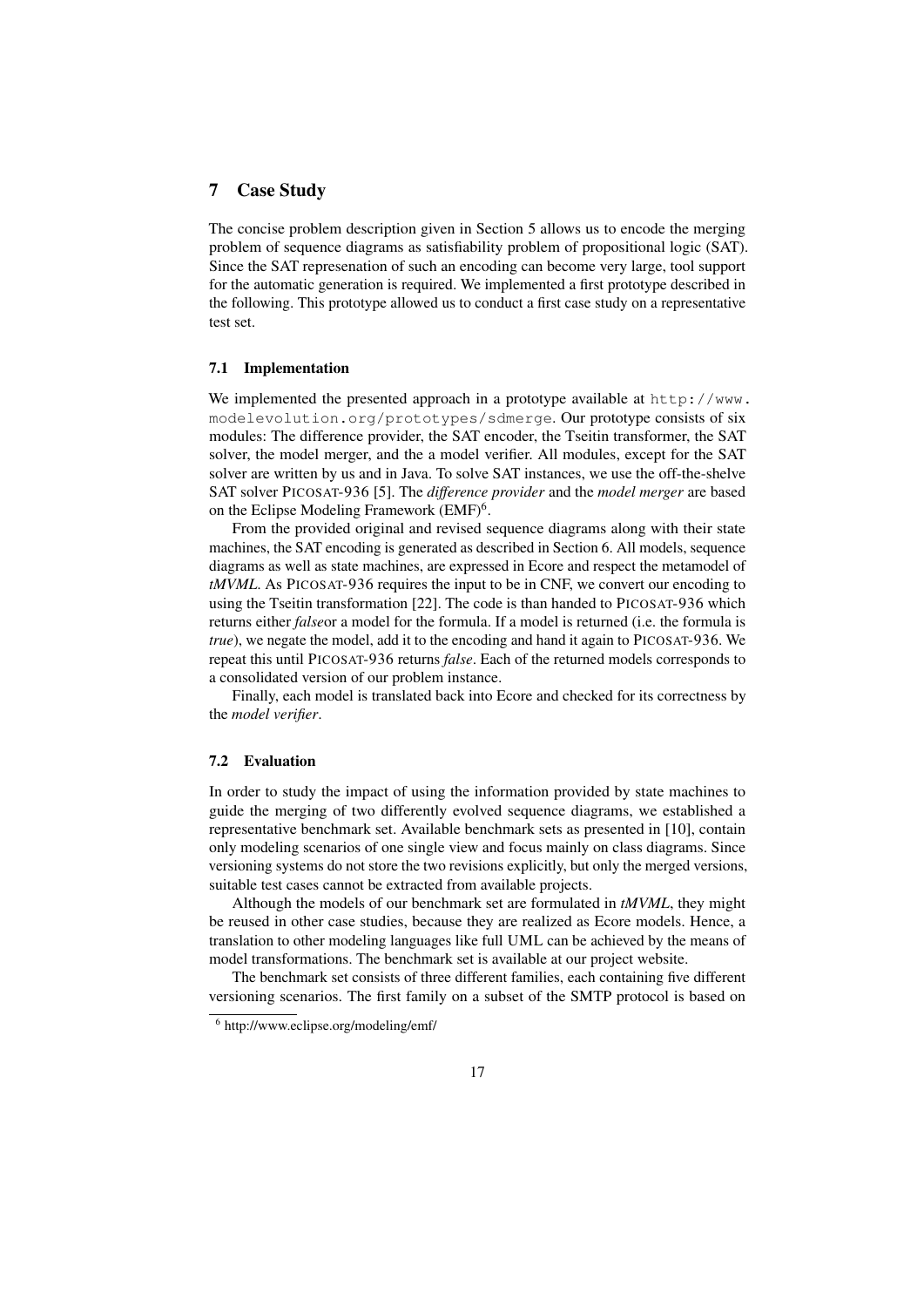| Set                                                      |  | $  # SM $ # action symbols # states # transitions |   |  |  |  |  |  |  |
|----------------------------------------------------------|--|---------------------------------------------------|---|--|--|--|--|--|--|
| email                                                    |  |                                                   | რ |  |  |  |  |  |  |
| coffee                                                   |  |                                                   |   |  |  |  |  |  |  |
| philosopher                                              |  |                                                   |   |  |  |  |  |  |  |
| Toble 2. Statistics on state magbings of hangkmaght gate |  |                                                   |   |  |  |  |  |  |  |

Table 2: Statistics on state machines of benchmark sets.

the state machines presented in Section 2. The second family models the behavior of a coffee machine and its users similar to the example presented in [8]. Finally, in the third family we model the behavior of the famous dining philosophers problem, inspired by the running example of [25]. For each versioning scenario, we distinguish between three different cases: (1) All lifelines are fully specified by state machines, (2) some lifelines are specified by state machines, and (3) no lifeline is specified by a state machine.

If no state machine is specified for a lifeline, we assume an unconstrained state machine, which contains only one state, from which any action symbol can be received.

With this setup, we tested our approach with 45 test cases. Details of the different test cases are shown in Table 2. The evaluation allows us to test correctness of the merged version and get a first impression on scalability issues.

Table 3 shows statistics on the number of found solutions and runtimes of the different instances. The leftmost columns describe the names, number of lifelines (LL), and number of messages (Ms) of each instance, the three rightmost columns show the number of found solutions (#Sol) and runtime (Time) of the instance. Those instances, for which the number of solution exceeded 1,000 or the runtime exceeded 100s, we stopped the algorithm, as having too many solutions is impractical. The instances *philosopher 4* and *philosopher 5* are test cases for the verifier and contain incorrect models, hence no values are shown in the table.

For the instances where no state machines are defined, we can compute the number of models with  $\prod_{f \in F} \frac{(n_f + m_f)!}{n_f! m_f!}$  where F is the set of fragments of the merged model. Each fragment contains a set of messages inserted between two messages of the original diagram or at the beginning or the end,  $n_f$  is the number of messages in fragment f inserted from one revision and  $m<sub>f</sub>$  the number of messages inserted from the other.

The evaluation shows that except for *philosopher 3*, cases where all state machines are specified result in few solutions that are found quickly. With no specified state machines, the exponential growth of the number of solutions can be seen particularly in the instances of *mail*.

### 8 Conclusion and Future Work

In this paper, we demonstrated how information encoded in the state machine view of a software model may be used to guide the merging of concurrently evolved versions of a sequence diagram. Such merging support is urgently needed to realize optimistic model versioning systems.

We illustrated our approach for the modeling language *tMVML*, which borrows many concepts from UML. For *tMVML*, we specified a metamodel in Ecore, which provided us with the powerful tool support of the Eclipse environment to build a prototype of our approach. In order to give a formal specification of the merging problem itself, we first formalized the concepts of *tMVML* along with some important properties of the sequence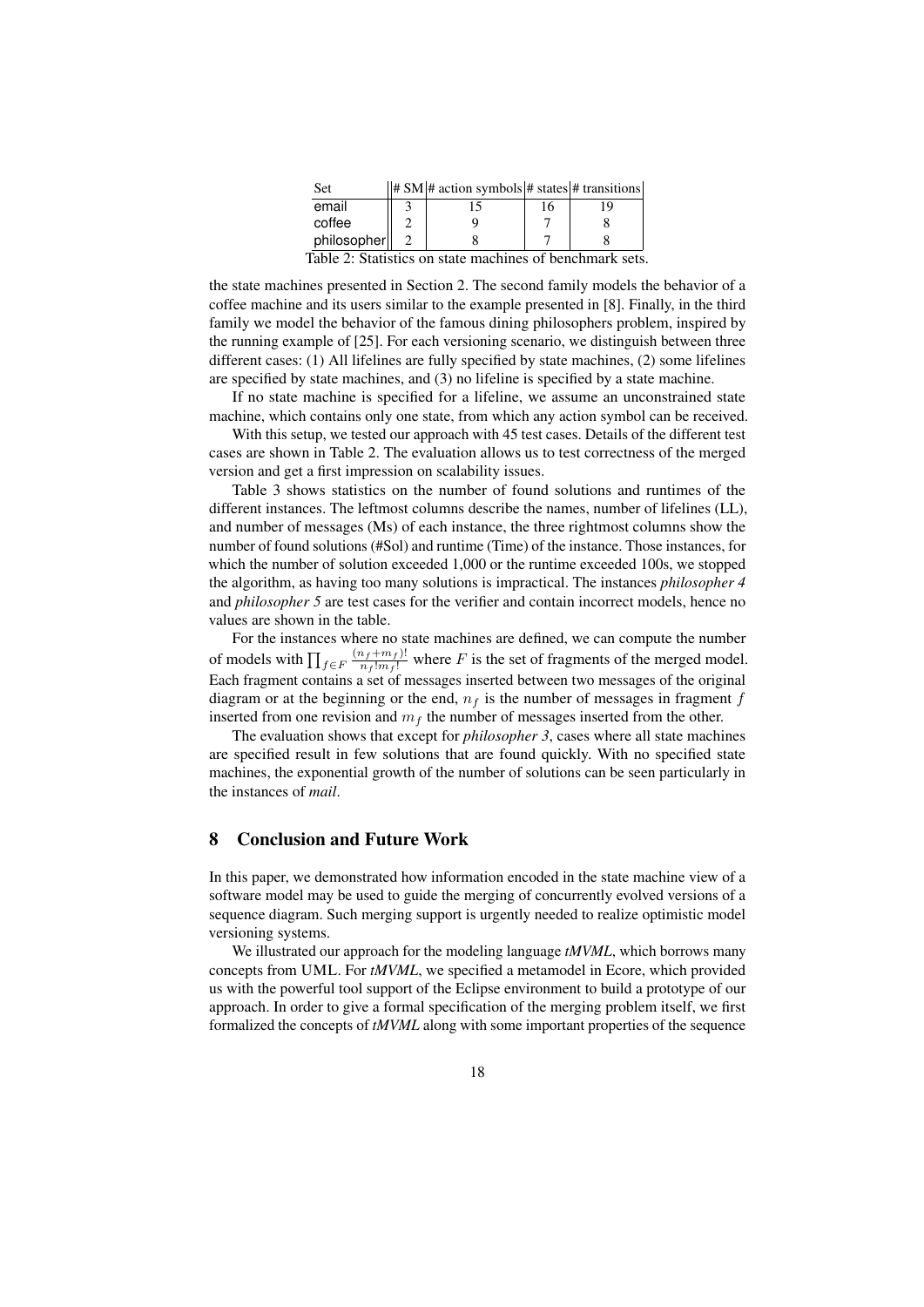| Set ID      |                | $SD^{o}$       |                | $SD^{\alpha}$  |                | $SD^{\beta}$                |                | full SM        |     | some SM        |              | no SM          |       |
|-------------|----------------|----------------|----------------|----------------|----------------|-----------------------------|----------------|----------------|-----|----------------|--------------|----------------|-------|
|             |                |                | Ms             |                | Ms             | LL.                         | Ms             | # Sol Time     |     | # Sol          | Time         | # Sol          | Time  |
|             | 1              | 3              | 5              | 3              | 7              | 3                           | 12             |                | 2.0 |                | 1.0          | 55             | 2.8   |
|             | 2              | 3              | 5              | 3              | 8              | 3                           | 15             | $\theta$       | 1.7 | 2              | 1.2          | 110            | 7.2   |
| email       | 3              | 3              | 5              | 3              | 14             | 3                           | 14             | 2              | 3.6 | $\overline{2}$ | 1.5          | >48,620        | >10   |
|             | 4              | 3              | 5              | 4              | 14             | 3                           | 16             | 2              | 3   | $\overline{2}$ | 2            | 167.690        | >10   |
|             | 5              | 3              | 5              | 4              | 14             | 3                           | 18             | $\overline{c}$ | 4.6 | $\overline{2}$ | 2.5          | $\sim 10^{36}$ | >10   |
|             | 1              | $\overline{2}$ | 5              | 2              | 6              | $\overline{c}$              | 9              | 2              | 0.3 | $\overline{2}$ | 0.3          | 5              | 0.5   |
|             | $\overline{2}$ | $\overline{2}$ | 5              | $\overline{c}$ | 6              | 2                           | 6              | $\theta$       | 0.1 | $\overline{0}$ | 0.1          | $\overline{c}$ | 0.1   |
| coffee      | 3              | $\overline{c}$ | $\overline{0}$ | 2              | 2              | 2                           | $\overline{2}$ | $\overline{2}$ | 0.7 | 6              | 0.4          | 6              | 0.3   |
|             | 4              | 2              | 5              | 2              | 9              | $\mathcal{D}_{\mathcal{L}}$ | 9              | $\overline{c}$ | 0.4 | 70             | 3.7          | 70             | 3.2   |
|             | 5              | $\overline{2}$ | 5              | $\overline{c}$ | 9              | $\overline{c}$              | 9              | 34             | 2.1 | 34             | 1.9          | 70             | 3.2   |
|             | 1              | $\overline{4}$ | $\theta$       | 4              | $\mathfrak{D}$ | $\overline{4}$              | 5              | 6              | 0.5 | 15             | 1.0          | 15             | 0.8   |
| philosopher | 2              | $\overline{4}$ | $\theta$       | 4              | 1              | 4                           | 5              | $\theta$       | 0.1 | 5              | 0.5          | 5              | 0.30  |
|             | 3              | 4              | $\theta$       | 4              | 9              | 4                           | 9              | 506            | 83  | $\rm{>}$       | 1,000 > 100s | 48,010         | >100s |
|             | 4              | 4              | $\overline{0}$ | 4              | 9              | 4                           | 5              |                |     |                |              |                |       |
|             | 5              | 4              | 0              | 4              | 9              | 4                           | 5              |                |     |                |              |                |       |

Table 3: Overview on benchmarks.

diagram. On this basis, we derived an exact problem specification which can be directly encoded as a satisfiability problem of propositional logic, the prototypical problem for NP. To solve such a problem, highly optimized solving tools, SAT solvers, are available. This way, instead of implementing a complicated merging algorithm, our tool encodes the constraints of a merging problem into a propositional formula and the computation of a set of consolidated versions, that are correct sequence diagrams merged from two different versions, is done by the SAT solver. From this set of sequence diagrams the software modeler can select a convenient version. By this means, user effort is reduced and merging errors are avoided.

As we showed in our experiments, usually there are many solutions representing valid merges. It is subject to future work to develop ranking and filtering techniques to offer helpful pre-selections. Further, it should be possible that the modeler specifies additional constraints for the merged model in order to cut down the number of solutions. Then extensive user experiments have to be conducted.

So far we represent the models only in abstract syntax. However, in an ongoing project we are currently developing dedicated visualization techniques for sequence diagram merging. First mockups are available at our project website.

We aim to extend *tMVML* and plan to consider more concepts like hierarchical states for state machines or combined fragments for sequence diagrams. Also for the prototype we allowed only additions as changes. In future work, we plan to include deletions and updates. Overall, we realized a powerful approach for the merging of sequence diagrams taking the information of the state machine view into account to support the evolution of the sequence diagram view.

#### References

1. K. Altmanninger, P. Brosch, G. Kappel, P. Langer, M. Seidl, K. Wieland, and M. Wimmer. Why Model Versioning Research is Needed!? In *Proc. MoDSE-MCCM Workshop*, 2009.